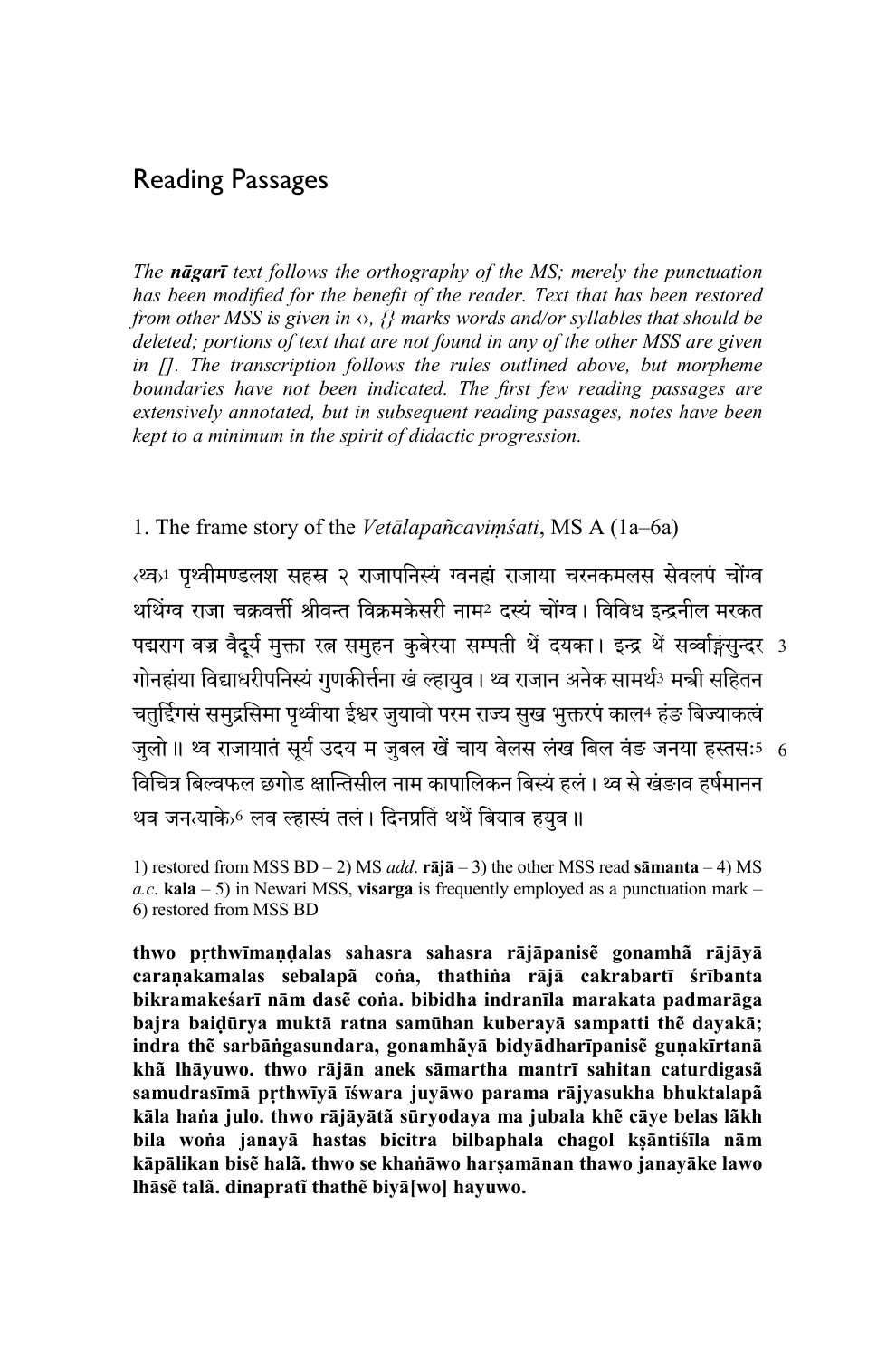#### Notes

- 1-2 the first sentence (**thwo pṛthwīmaṇḍalas** ... **dasẽ coṅa**) is syntactically unusual, and seems to be rather closely modelled on the corresponding passage in the "Nepali" recension of Jambhaladatta's Sanskrit text  $(JVP<sub>N</sub>)$ **gonamhã** ... **thathiṅa** §§ 135, 136 – **sebalapã coṅa** § 151
- 2-3 **bibidha** ... **samūhan** should be read as a *tatpuruṣa* compound: "a mass of various jewels like sapphire, ..."; formations of this kind are not uncommon in the more highly Sanskritised registers of CN
- 4 **sāmartha** "capable"; if the *v.l*. **sāmanta** "vassal" is adopted, **sāmanta-mantrī** would have to be read as a *dvandva* compound "vassals and ministers" (as is the case in JVPN)
- 6-7 the syntax of this sentence is again unusual, and is modelled closely on the corresponding sentence in  $JVP<sub>N</sub>$ – **bisẽ halã** § 158 – **lawo lhāsẽ talã** § 153
- 8 **biyā**(**wo**) **hayuwo** §§ 49, 158; the non-past is here used to reinforce habitual aspect, and has no temporal deixis
- 2. The frame story of the *Vetālapañcaviṃśati*, MS A (*cont'd*)

छन्हुया क्षणसः अनि बिलङास्य राजाया लाहातन को टंङाव खण्ड २ जुलः। थ्व सेया दवने अमुल्य २ पञ्च रत्न खंडाव अती हर्षमान जुयावः आदेश बिलंः। भो मन्त्री। अती

- 3) आश्चर्य्यं!। अनेक जलन सोयानं जे भण्डालस थर्थिग्व रत्न लुयके म जीव। कार्य म दयकं थथिंग्व अमुल्य रत्न छुया बियुवः । बिचित्र रत्न बिवया जे मनश तव कार्ज्ज दयिव । ङ्वपाया छनके तया बिल्ल्वोफल शकलं हिव धकं । ओ पुरुखन2 हयावो फोदलपं सोलङास्यं छगोड
- 6 २ बिल्वफलस पंच रत्न धाल दवो॥ थ्वते अमुल्य रत्न सोस्यं3 बिज्याङाव लस तास्य बिज्याकटों ॥

1) MS *a.c.* **aścaryya** – 2) MS *a.c*. **puruṣakhana** – 3) MS *a.c*. **solasyã**

**chanhuyā kṣaṇas won bilaṅāsẽ rājāyā lāhātan ko taṅāwo khaṇḍa khaṇḍa julã. thwo seyā duwone amūlya amūlya pañca ratna khaṅāwo ati harṣamāna juyāwo ādeśa bilã – 'bho mantrī, ati āścarya! anek jatnan soyānã je bhaṇḍāras thathiṅa ratna luyake ma jiwo. kārya ma dayakã thathiṅa amūlya ratna chuyā biyuwo? bicitra ratna biwoyā je manas tawo kārja dayiwo. ṅhapāyā chanake tayā bilbaphala sakalã hiwo' dhakã. wo purukhan hayāwo pholalapã solaṅāsẽ chagol chagol bilbaphalas pañca ratna dhāla dawo. thwote amūlya ratna sosẽ bijyāṅāwo rasa tāsẽ bijyākatõ.**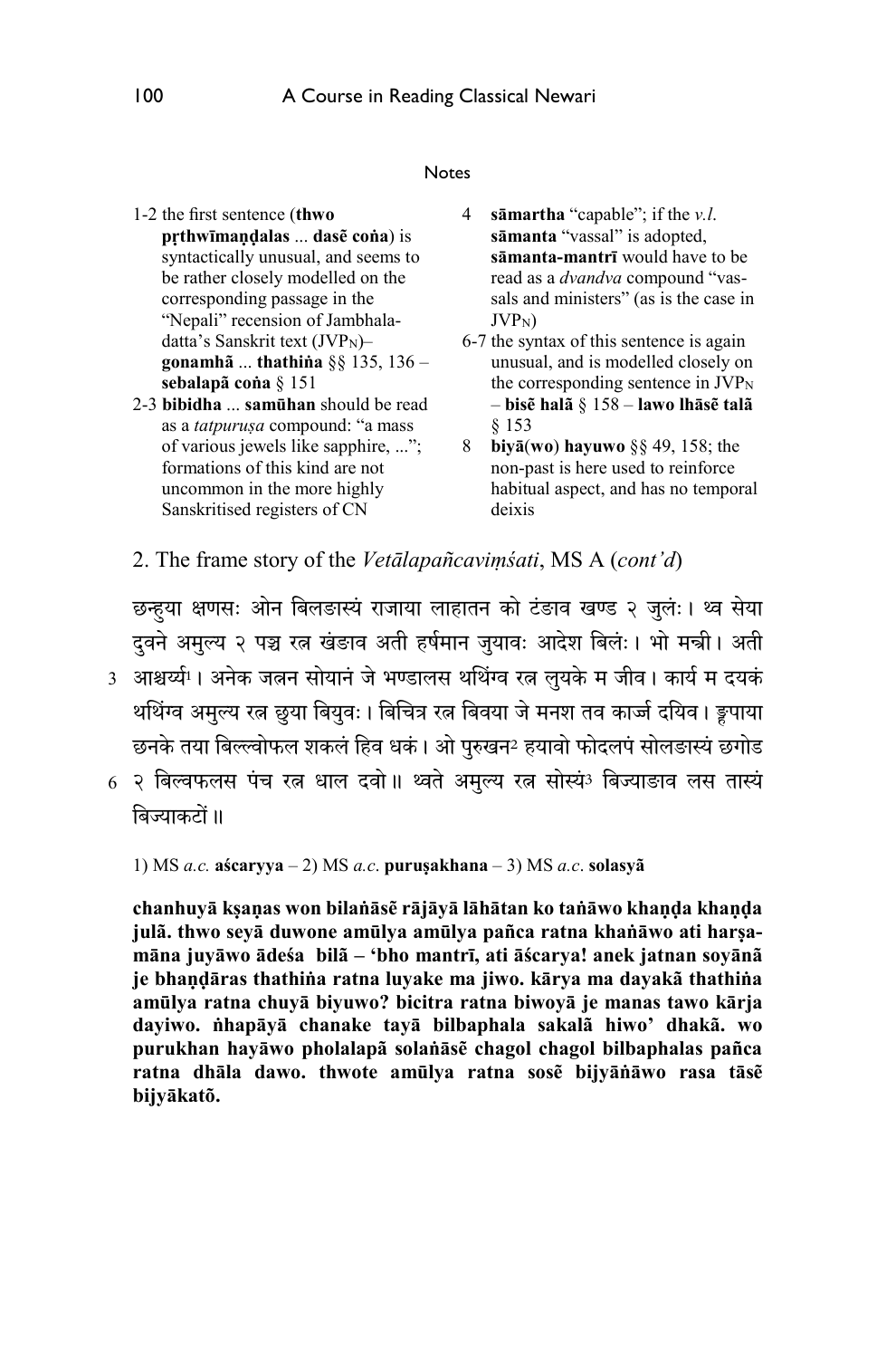#### Notes

- 1 **bilaṅāsẽ** §§ 125-126
- 3 **soyānã** § 102 **kārya ma dayakã** § 108; here and in the next sentence, **kārya** is perhaps best translated as "obligation"
- 4 **biwoyā** § 98
- 5 **hiwo** § 66 –**pholalapã solaṅāsẽ** the combination coverb + **soye** is unusual; it seems to indicate the unity of the action of splitting the

fruits and examining what is inside them, "examining by splitting". Most MSS agree on this reading, MS E has the *v.l*. **thva se sakalyã tapa chyāṅāva soraṅāsyã** (**tapa chyāye** "to smash")

- 5-6 **chagol chagol bilbaphalas** "in each (single) bilva fruit"
- 6 **sosẽ bijyāṅāwo** § 154

## 3. The frame story of the *Vetālapañcaviṃśati*, MS A (*cont'd*)

बिल्वफलया दाता। थ्वर्तन छलपोलस्य मालको आदेस प्रसन्न जुसने। लिथै थ्वस खंडाव 3 बिल्वफल तोहोन अमुल्य रत्न बिया। पुन कापालिकन धालं। भो राजन्। एकान्तस जेन 6 मृतक वेताल सिद्ध याय निर्मितिन उत्तरसाधक [याय धकं] महापुरुष बीर खोजलपं जुया। 9 [थ्व बेलस] थव जन आदेश बिलं:। भो सखा। बिल्वफल बिवम्हं जेन सोय बोंङ हिव धकं । थथें पिहा वयाव कापालिक बोंङ यङावो इनाप यातं ॥ हे देब । थ्वम्हं कापालिक महा हर्षमान याङ बिज्याकटोंः ॥ कापालिकन राजायातं आशिर्व्वाद बिलं । राजा<sup>1</sup> रस तास्यं बिज्याकटोंः ॥ राजान कापालिक आदेश बिलंः । भो कापालिक । छु निमित्तन ता दतो इनापे धकं धायाव सभास लोक समस्तं चेलाव वंङ जुलोः । थ्व बेलस राजासके धालं । भो राजन। क्षान्तिशील नाम कापालिक जोगी जे। दक्षिनावर्त्तन पृथ्वीस भ्रमलपं जुयाः॥ थ्व लुयके म जीवन छलपोलया समीपस वया। थ्वतेन छलपोलसेन सावधानन ङेङ बिज्यातसा जेन इनाप यायः ॥

थथ्यं धायाव राजान धालं । भो कापालिक । जेन सावधानन ङेने मखा धकं आदेश बियाव 12 छेके इनाप याय धकं:। जे वय खे धकं राजास्यं ल्हायाव कापालिक दक्षिनस्मसानस 15 छन मालको ल्हाव धायाव कापालिकन ल्हालं। भो महाराज। दक्षिन‹स्म›सानस<sup>2</sup> जे चोने। चतुर्दशीया रात्रीस मेवन म खानकं छलपोल जे समीपसः बिज्याय माल । अना मालको वनं $:3$ ॥

1) MS *a.c.* **rāja** – 2) MS **masānasa** – 3) MS **conãḥ**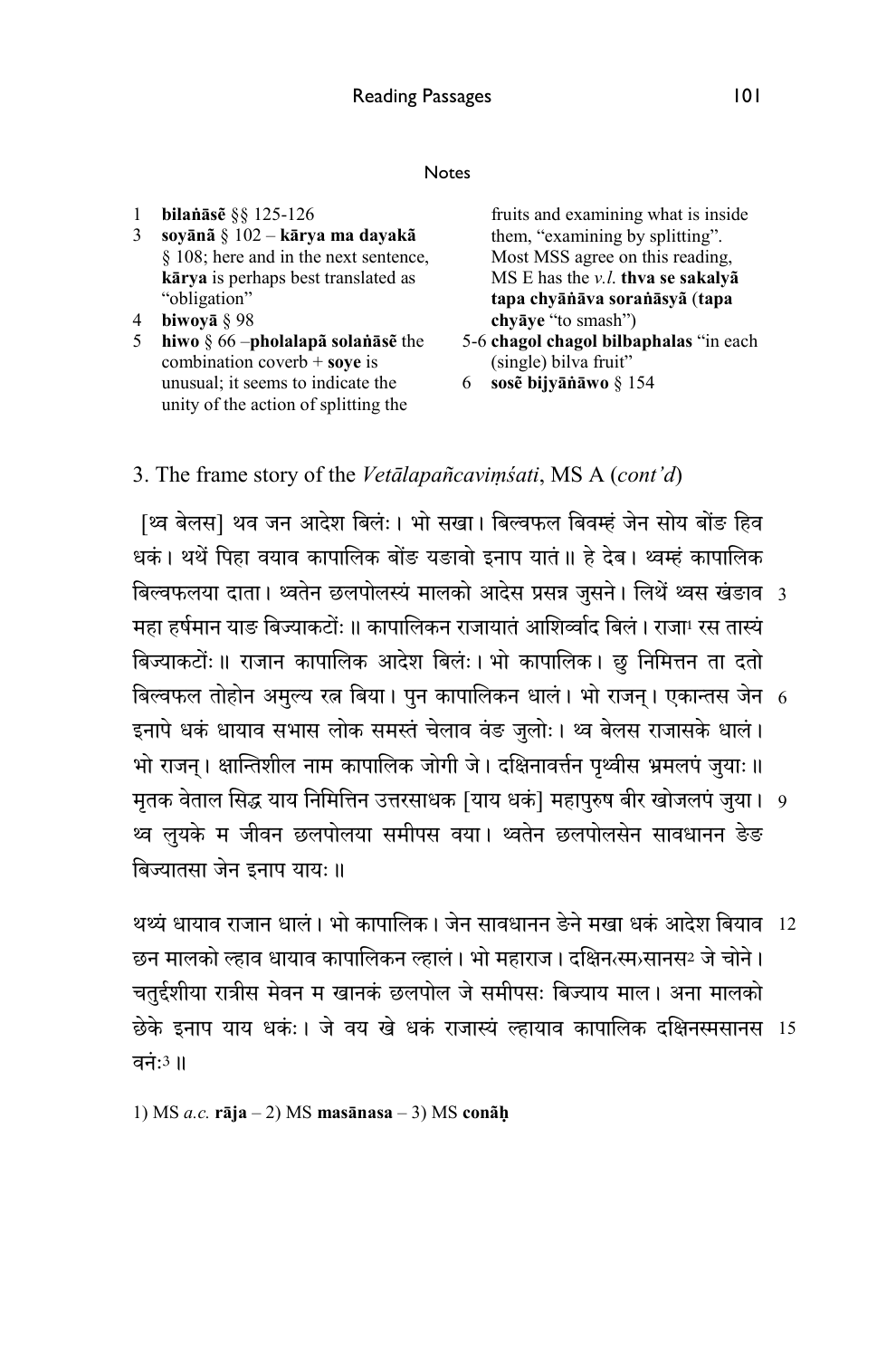**[thwo belas] thawo jana ādeśa bilã – 'bho sakhā, bilbaphala biwomhã jen soye boṅa hiwo' dhakã. thathẽ pihā woyāwo kāpālika boṅa yeṅāwo ināpa yātã – 'he deb, thwomhã kāpālika bilbaphalayā dātā. thwoten chalpolasẽ mālako ādeśa prasanna jusane.' lithẽ thwos khaṅāwo mahā harṣamāna yāṅa bijyākatõ. kāpālikan rājāyātã āśīrbāda bilã. rājā rasa tāsẽ bijyākatõ. rājān kāpālika ādeśa bilã – 'bho kāpālika, chu nimittan tā dato bilbaphala tohon amūlya ratna biyā?' puna kāpālikan dhālã – 'bho rājan, ekāntas jen ināpe' dhakã dhāyāwo sabhās loka samastã celāwo woṅa julo. thwo belas rājāske dhālã – 'bho rājan, kṣāntiśīla nām kāpālika jogī je. dakṣiṇābartan pṛthbīs bhramalapã juyā. mṛtaka betāla siddha yāye nimittin uttarasādhaka yāye dhakã mahāpurukha khojalapã juyā. thwo luyake ma jiwon chalpolayā samīpas wayā. thwoten chalapolasen sābadhānan ṅeṅa bijyātasā jen ināpa yāye.'** 

**thathẽ dhāyāwo rājān dhālã – 'bho kāpālika, jen sābadhānan ṅene makhā' dhakã ādeśa biyāwo, 'chan mālako lhāwo' dhāyāwo kāpālikan lhālã – 'bho mahārāja, dakṣiṇaśmaśānas je cone. caturdaśīyā rātrīs mewon ma khānakã chalpol je samīpas bijyāye māla. anā mālako cheke ināpa yāye dhakã.' – 'je woye khe' dhakã rājāsẽ lhāyāwo kāpālika dakṣiṇaśmaśānas wonã.** 

#### **Notes**

- 2 **tathẽ** ... **ināpa yātã** the subject of this sentence is the king's servant
- 3 **prasanna jusane**: {**-sane**} is an HGH imperative formant of relatively rare occurrence, see JØRGENSEN 1941 § 143; the phrase is here used as a honorific equivalent of **bihune** – **thwos** can be used as a honorific pronoun, *cf*. Np. **yahā̃**
- 5-6 **tā dato** ... **biyā**: as the adverb **tā dato** indicates, the act of giving is durative; the perfective participle **biyā** is not used in its aspectual sense, but as the past conjunct form

in an interrogative sentence with 2nd person subject (§§ 35, 48)

- 8 **bhramalapã juyā** § 152; **juyā** past conjunct in a declarative sentence with 1<sup>st</sup> person subject
- 9 **mṛtaka betāla** ... **khojalapã juyā**: this sentence contains two subordinated final clauses, ... **yāye nimittin**, ... **yāye dhakã** (§ 55); **uttarasādhaka yāye dhakã** "in order to make (the **mahāpurukha**) my **uttarasādhaka**"
- 10 **ma jiwon** § 101

### 4. The frame story of the *Vetālapañcaviṃśati*, MS A (*cont'd*)

3 स्तुति यातः॥ भो महाराज। छे परम सालिक महावीर चक्रवत्ती। खड्गसहाय याङन राजानं कृष्णचतुर्दशी कुन्हुया रात्रीसः खड्ग जोङाव याकातं<sup>1</sup> मेवन म खानकं स्मसानस कापालिकया समीपस बिज्याक। कापालिकन राजा बिज्याक खंडाव हर्षमानन राजाया2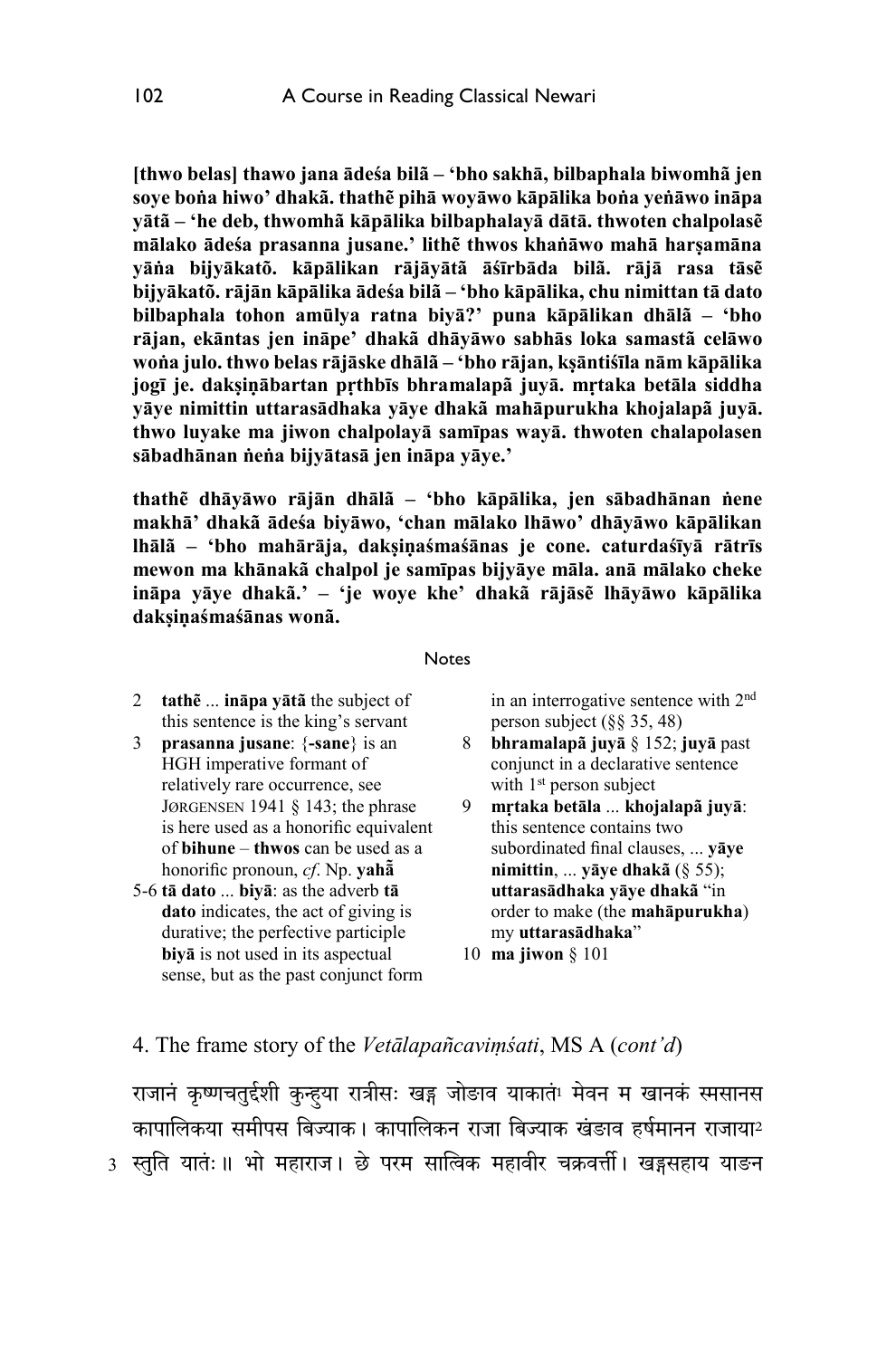जेन थर्नीः मृतक सिद्ध साधलपे । छे उत्तरसाधक जुय माल {धक} । थथ्य साधलपान छेजे 6 उत्तरसाधक जुयाव जेन छु याय माला ओ छन ल्हाव धकं धायाव कापालिकन धालं । भो 9 छेंजें सिद्धि साधलपे धकं धायाव राजास्यं खड्ग धलरपाव अती अन्धकालस सिसल्पावृक्षया 12 चतुर्दशीया भयंकर रात्रीस जे समीपस स्मसानस बिज्याक॥ राजान धालं। तभो कापालिक। ॐ छन खं ङेने धकं अती लस तास्यं वया धकं धायाव4 क्षान्तिशीलन धालं। �सिदबल लाय धकं धायाव जोगीया वचन ङेङाव राजा िवकमके शरी हषररोमां�चतदेह याङाव क्षान्तिशीलयातं आदेश बिलं। भो कापालिक। छन ययागुली साधलपीव। छन5 महाराज। थ्व नदीतील समीपस सिसल्पावृक्षया उत्तर साखास मृतक पुरुष दोलायमान याङ चोंग्व। मौन याङाव जोंङ हय माल। थना नाना विधि® विचित्र पजामण्डलस हयकाव समीपस बिज्याकत्वं ॥

1) MS **yākāta**, restored from MSS BD – 2) MS **rājāyātã** – 3) restored from MSS BD – 4) MS *a.c*. **dhayāva** – 5) MS **je**, reading of MS B adopted – 6) the other MSS read **nānāvidha** "various"

**rājānã kṛṣṇacaturdaśī kunhuyā rātrīs khaḍga joṅāwo yākātã mewon ma khānakã śmaśānas kāpālikayā samīpas bijyāka. kāpālikan rājā bijyāka khaṅāwo harṣamānan rājāyā stuti yātã – 'bho mahārāja, che parama sātwika mahābīra cakrabartī. khaḍgasahāya yāṅan caturdaśīyā bhayaṅkara rātrīs je samīpas śmaśānas bijyāka.' rājān dhālã – 'bho kāpālika, chan khã ṅene dhakã ati rasa tāsẽ woyā' dhakã dhāyāwo kṣāntiśīlan dhālã – 'jen thani mṛtaka siddha sādhalape. che uttarasādhaka juye māla. thathẽ sādhalapān chejẽ siddhibala lāye' dhakã dhāyāwo jogīyā bacan ṅeṅāwo rājā bikramakeśarī harṣaromāñcitadeha yāṅāwo kṣāntiśīlayātã ādeśa bilã – 'bho kāpālika, chan yeyāguli sādhalapiwo. chan uttarasādhaka juyāwo jen chu yāye māla wo chan lhāwo' dhakã dhāyāwo kāpālikan dhālã – 'bho mahārāja, thwo nadītīra samīpas śiṃśapābṛkṣayā uttara śākhās mṛtaka purukha dolāyamāna yāṅa coṅa. mauna yāṅāwo joṅa haye māla. thanā nānā bidhi bicitra pūjāmaṇḍalas hayakāwo chejẽ siddhi sādhalape' dhakã dhāyāwo rājāsẽ khaḍga dhalalapāwo ati andhakāras śiṃśapābṛkṣayā samīpas bijyākatõ.** 

```
Notes
```
5 **rasa tāsẽ woyā** § 157 8 **chan yeyāguli sādhalapiwo** §§ 60, 87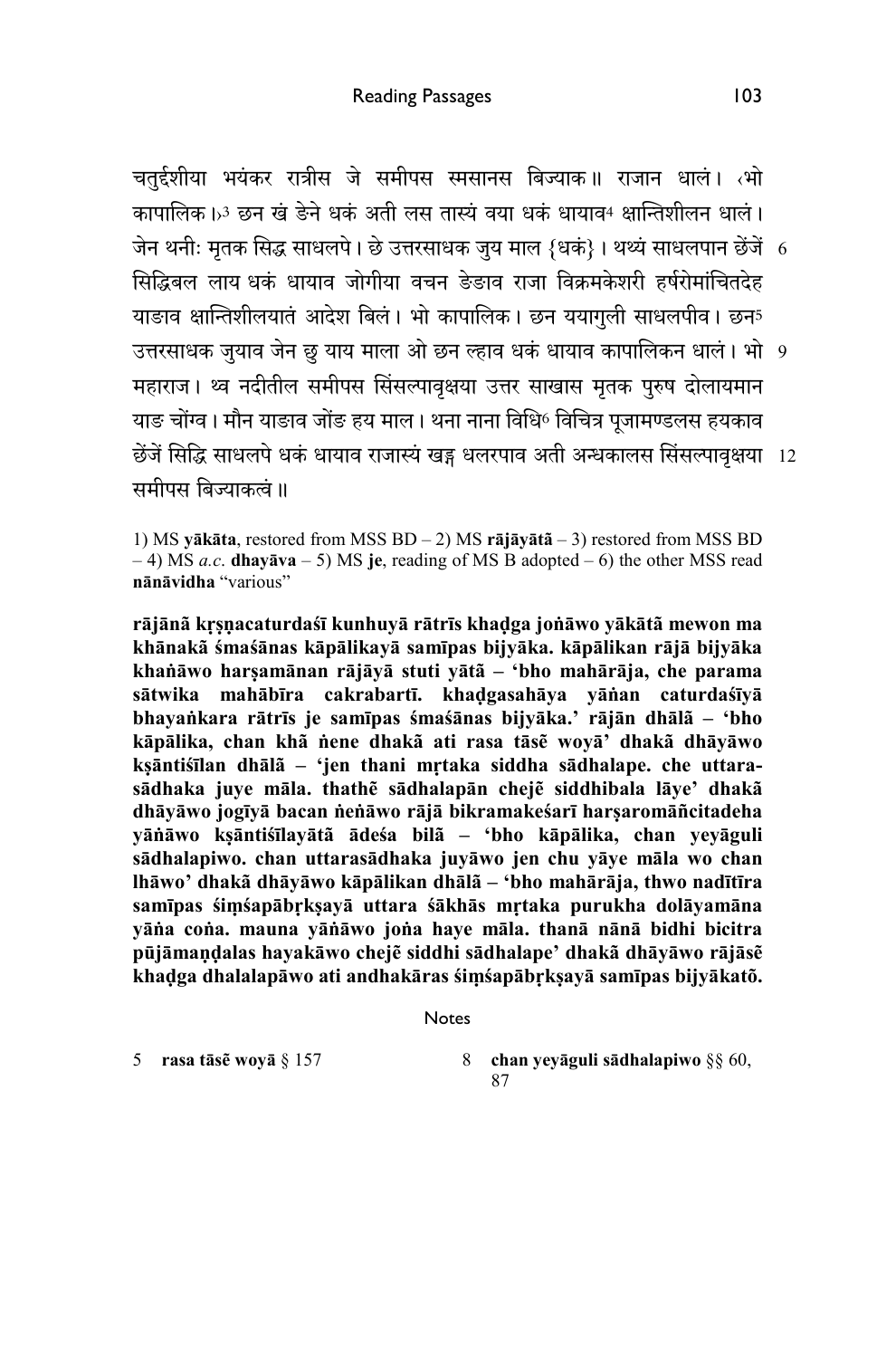## 5. The frame story of the *Vetālapañcaviṃśati*, MS A (*cont'd*)

मृतक जोने तानङास्यं मृतक था हालं। थ्व खंडाव हास्य याङाव राजान आदेश बिलं। अरे रे मृतक। छाङान था बेया। जेन सिमं गयाव छ को काय धकं धायाव सिमा गयाव मृतकः

- 3) चेस्य तया खिपोत खड्गन छेदलपाव को ताङ हलं । थ्व मृतकन को तङाया बेथा त्वहोन हालाव खोयाव ल्हालं। भो पुरुष। जेन छनके छु याङाः। थथिङ एकान्त बनस सिमास चोंङाः । निराऽपराधी जे । थथे को ताङ हयाव दुःख नका जे । जे अस्ति आदीन समस्तं
- 6 चूण्णे जुलो {धक धायाव}1॥ थ्व बचन ङेङाव राजा सिमान कोहा वयाव जोने तानङास्य मृतक सिमाचो वनंः ॥ पनः राजा सिमा<sup>2</sup> थं हायाव को ताङ हलंः । थम कहा बिज्यास्तुनं मृतक था हालं। थथे बालं बालं राजात्न<sup>3</sup> दुःख नकलंः ॥ लिथे अती दुःख तायाव मृतक
- 9) को तिङ हयाव ओया सरीरसं राजा जुत वलं । थ्व बेथान खोयाव चोंग्व { ॥ थ्व बेलस}4 मतक राजानः बोहोलस तयाव कापालिकया समीपस वने तेयकलंः ॥

1) this formula is reduntant, and is missing in the other  $MSS - 2$ )  $MS$  *a.c.*  $si - 3$ ) restored from  $MS B - 4$ ) this formula is missing in the other MSS, and is probably a dittography from the following sentence

**mṛtaka jone tānaṅāsẽ mṛtaka thā hālã. thwo khaṅāwo hāsya yāṅāwo rājān ādeśa bilã – 'are re mṛtaka, chāṅān thā boyā? jena simã gayāwo cha ko kāye' dhakã dhāyāwo simā gayāwo mṛtaka cesẽ tayā khipot khaḍgan chedalapāwo ko tāṅa halã. thwo mṛtakan ko taṅāyā byathā tohon hālāwo khoyāwo lhālã – 'bho purukha, jen chanake chu yāṅā? thathiṅa ekānta banas simās coṅā. niraparādhī je. thathẽ ko tāṅa hayāwo duḥkha nakā je. je asthi ādīn samastã cūrṇa julo.' thwo bacan ṅeṅāwo rājā simān kohā woyāwo jone tānaṅāsẽ mṛtaka simāco wonã. punaḥ rājā simā thã hāyāwo ko tāṅa halã. thama kohā bijyāstunã mṛtaka thā hālã. thathẽ bārã bārã rājān duḥkha nakalã. lithẽ ati duḥkha tāyāwo mṛtaka ko tiṅa hayāwo woyā śarīrasã rājā juta wolã. thwo byathān khoyāwo coṅa mṛtaka rājān boholas tayāwo kāpālikayā samīpas wone teyakalã.** 

#### **Notes**

- 1 **jone tānaṅāsẽ** §§ 125-126, 142
- 3 **cesẽ tayā khipot** §§ 91, 153 **ko tāṅa halã** § 158; here, **haye** is clearly not used as an iterative auxiliary – **ko taṅāyā byathā bohon** "pretending to be hurt from [being thrown down=] the fall"
- 5 **samastã** § 27
- 9 **ko tiṅa hayāwo** § 158; **tiṅa** is a further variant of **teṅa**, **tāṅa** – **juta wolã** § 157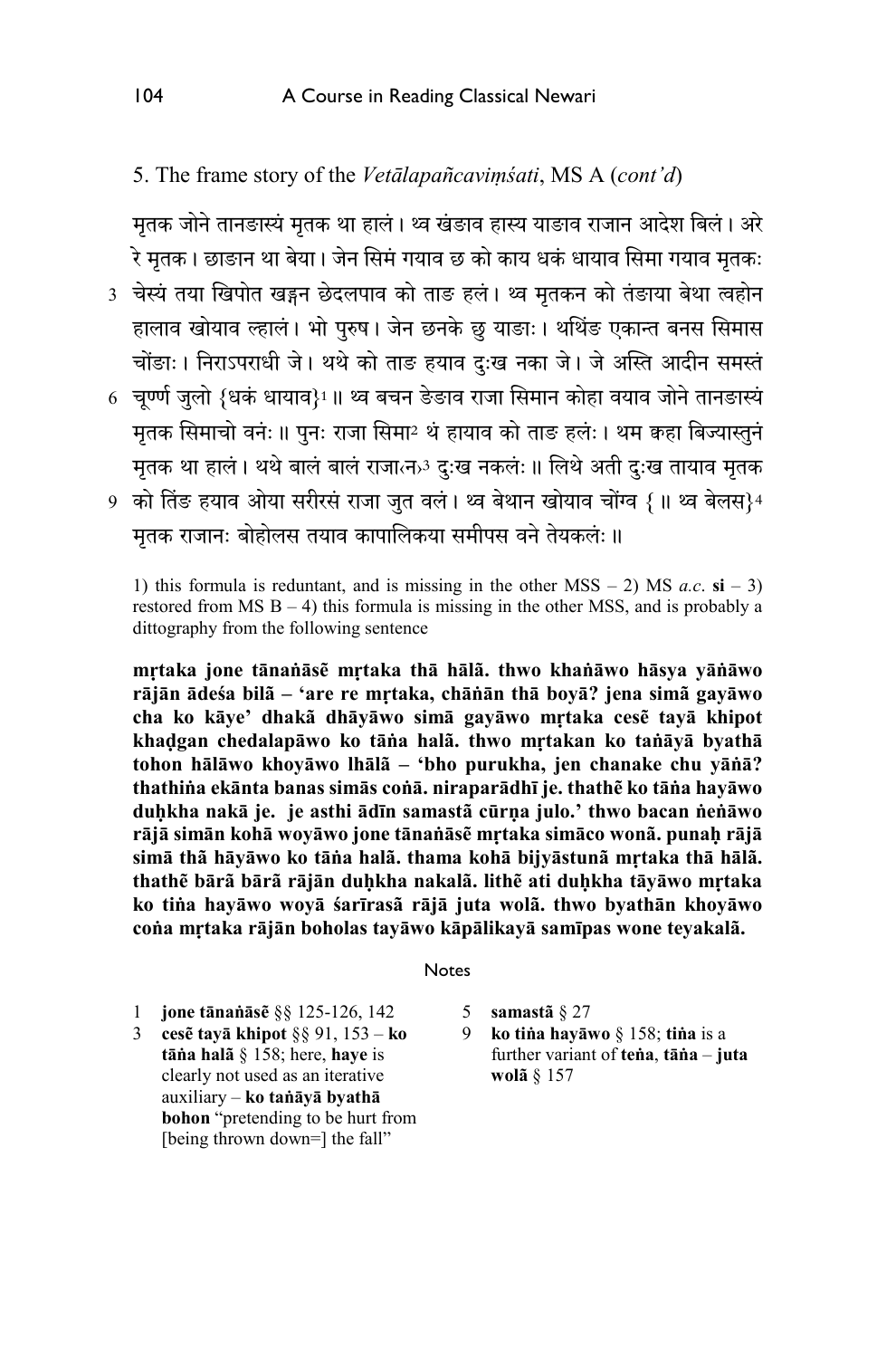6. The frame story of the *Vetālapañcaviṃśati*, MS A (*cont'd*)

प्रान म दो मृतकन छु खं ल्हायुव भालपे म तेवः ॥ जेन समस्त खां सेयाः खड्गविद्यां सया 3 राजासके ल्हाल | जेन ल्हाया ख छेन ङे{न}ङाव अत्यन्त सुख छे जायलपीव | थ्व खास 6 थ्व बेलस मृतकया शरीरस चोङः वेतालन राजासके धालं । भो राजन । जेछे नेम्हं म वं म गाक ला। म वा म गातसा! ङाया म चायकेयातं जेन खं ल्हायः॥ छेन ङेहुनः। थोथेङ धकं ‹धायाव›<sup>2</sup> बेतालन चित्तस भालपलंः॥ अहो आश्चर्य। समस्त वीरया सिनं वीर थ्व राजा। गथिंग्व महापुरुष थ्व। सिकन खा ल्हायानं त्रास संखा म द । थथे भालपाव वेतालनः <u>स्यस्येनं उत्तर म बिलसा पंच महापातक छेता। अज्ञानं मौन यातसा छे बस्य जे।। उत्तर म</u> बीव राजायाके कथा त्वहोन मौनभंगयाके भालपाव धालं । भो राजन । सावधानन ङेङ बिज्याहन ॥

1) reading of MSS EK adopted; MS A reads **jeche nemhã ma wã ma gāka, wāṅā ma cāyake,, ṅāyā ma cāyake, yātã jena khã lhāye** – 2) restored from MS B

**thwo belas mṛtakayā śarīras coṅa betālan rājāske dhālã – 'bho rājan, jeche nemhã ma wõ ma gāka lā? ma wā ma gātasā ṅāyā ma cāyakeyātã jen khã lyāye. chen ṅehuna.' 'thathiṅa prāṇa ma do mṛtakan chu khã lhāyuwo bhālape ma tewo. jen samasta khã seyā, khaḍgabidyā sayā' dhakã dhāyāwo betālan cittas bhālapalã – 'aho āścarya! samasta bīrayā sinã bīra thwo rājā. gathiṅa mahāpurukha thwo! sikan khā lhāyānã trāsa śaṅkā ma du.' thathẽ bhālapāwo betālan rājāske lhālã – 'jen lhāyā khã chen ṅeṅāwo atyanta sukha che jāyalapiwo. thwo khās sesenã uttara ma bilasā pañca mahāpātaka chetā. ajñānã mauna yātasā che baśya je.' – 'uttara ma biwo rājāyāke kathā tohon mauna bhaṅga yāke' bhālapāwo dhālã – 'bho rājan, sābadhānan ṅeṅa bijyāhuna.'**

#### Notes

- 1-2 **ma wõ ma gāka lā** § 159
- 2 **ṅāyā ma cāyakeyātã** ["for not causing to feel the walk"  $=$ ] "in order (for us) not to get tired from walking"
- 2-3 **thathiṅa ... lhāyuwo** object sentence of **bhālape ma tewo**: ["one should not think: what kind of story

... ?" =] "one shouldn't be surprised", "why should I be surprised" etc.; **prāṇa ma do mṛtakan** §§ 93, 112; **ma tewo** § 141

- 4 **samasta bīrayā sinã bīra** § 71
- 5 **lhāyānã** § 102
- 6 **sesenã** 132

9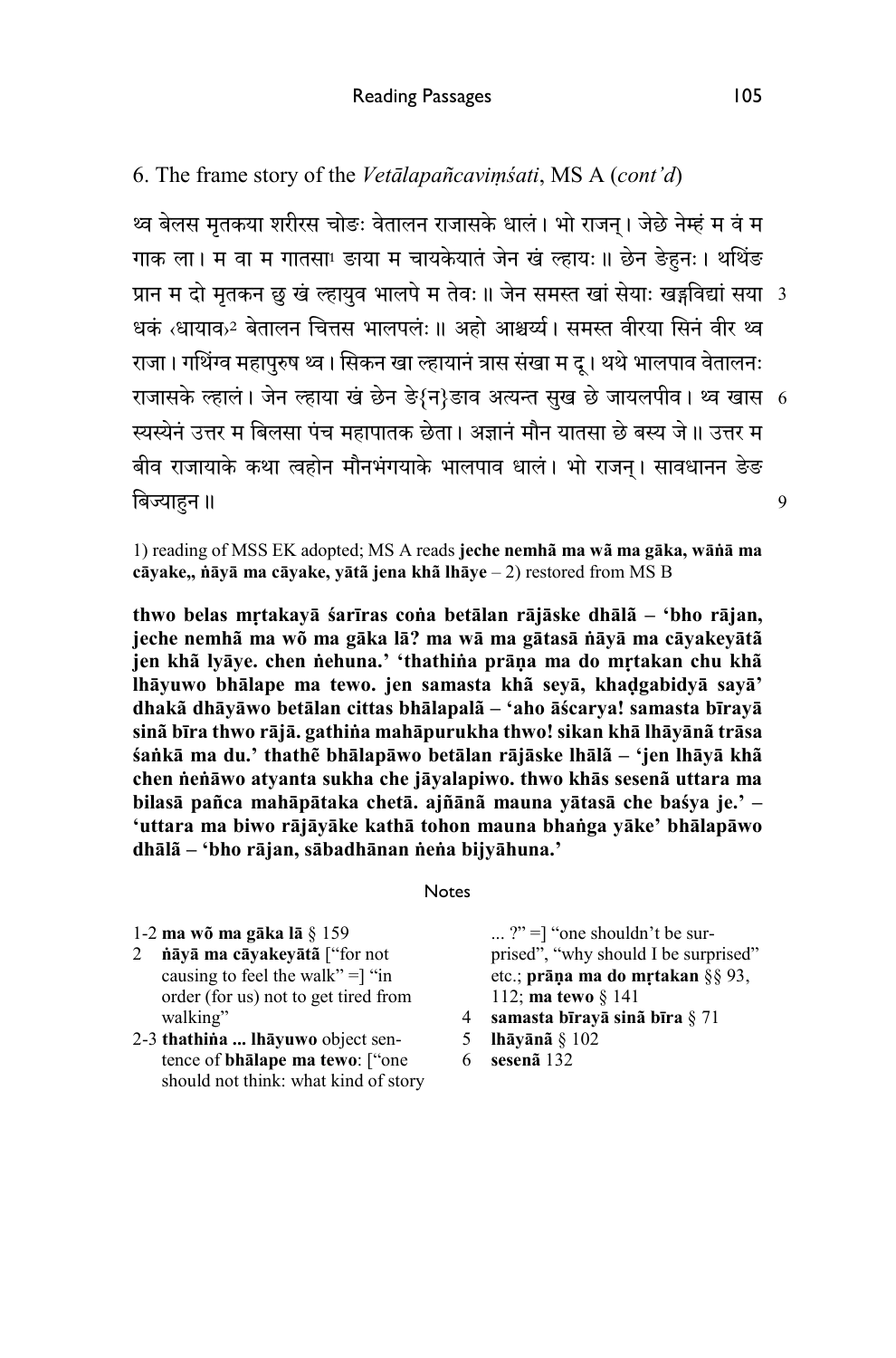7. The second story of the Vetālapañcavimśati, MS A (18b-21b)

पुनः राजा विक्रमकेशरीन थ्व वेताल वाङ खंङाव पुनरपि राजान सिंसल्पावृक्षस गयाव मृतक बोहोलस तयाव वने तेयकलंः॥ {पुनब्बाद} बोहोलस चोङ मृतकन पुनर्ब्बाद 3 राजायाके ल्हालं ॥ भो राजन् । जेके विश्वास या । जेन ल्हाया खं ङेङ ॥

जमुनाया तीरसः ब्रह्मस्थान नाम ग्राम दस्यं चोङ। थ्व ग्रामस थव २ कर्मस चोङ ब्राह्मनपनीस आश्रम दव। थ्व ग्रामस अग्निस्वामी नाम ब्राह्मन बसलपं चोङः ॥ थ्वया पुत्री 6 मन्दावती नाम। {थ्व मन्दावती नामनः॥} थ्वया रूप जौवन खंडाव जुवा ब्राह्मन स्वम्हंसेन कन्याया बबूयाके धालं ॥ छे पुत्री विवाहा याय बिहुन धकं फोनं ॥ कन्याया बबून धालं । छेस्कल रूपवन्त विद्यावन्त महाकुलसम्भव विवाह यायं जोज्ञ खवः । यथे जुस्य हन्नस्यनं जे 9 म्ह्याच छम्हं दता। छेस्कल श्वम्हं दव। थ्व जेन गथे बिय धालंः॥ लिथें छम्हास्यन धालं। थ्व कन्या जेता बिङान धालं। मेव नेम्हानं धालंः। हे विप्र। जेपनिस्ता थ्व कन्या म बिलसा छन ङ्कवने जेपनिस्यं प्राण तोलतेः । थ्व हत्या छनताः ॥ थथें थ्व स्वम्हंस्यन कयंगल याङाव

12 ब्रह्महथ्याया भयन छम्हायातं म बिस्यं तलं: ॥

थ्व बेलस दैवजोगन थ्व कन्या मृत्यु जुलंः ॥ थ्व कन्या अग्निसंस्काल याङान लि छम्हं ब्राह्मनन जटाधारी जुयाव ओया भस्मन थव देह लेपलपाव नाना देश भ्रमलपाव जुलंः ॥

15 मेव ब्राह्मन छम्हंन कन्याया अस्ति जोड़ाव नाना तीर्थ वनं। मेव छम्हंन कन्याया भस्म घसाहन सुयाव श्मशानस चोनं ॥

लिथें जताधारी जुवम्हंन दक्षिनावर्त्तनः पृथ्वी भ्रमलपाव जुले नगर छगुलिस वनं। रुद्रशम्मी 18 नाम ब्राह्मनयाके नल वनंः ॥ ब्राह्मनन दजीव खे धकं खंछी विश्राम नी याहुन धकं धालं ॥ थ्व बेलस खोस्यं चोङ काय खंडाव क्रोधन अग्निकण्डस धोक फेलकं छोलं। थ्व खंडाव अभ्यागत जताधारीन धालं॥ गर्थिङ अकार्य यातं। चाण्डाल पाय थथिंङ ब्राह्मन थ्व। 21 थतेन नय म यलगोः धायाव वने तेयकलंः । थ्व खंडाव गृहस्थ ब्राह्मनन थव मन्नपुठी जोंङाव सिद्धमन्नन काय म्वाचकलं। थ्व खंङाव पाहान विस्मय चालं। लिथे नय धुनकाव पुथी खुय भालपाव चोनं। धाया थें रात्रीस खुयाव हयाव स्मसानस वनं॥

24 न्हपाया ब्राह्मनपनी स्वम्हं थे नी मुङाव पुस्तकस चोङ मन्त्रया प्रभावन मन्दा{ल}वती म्वाचकलंः ॥ थ्व म्वाडाव स्वम्हासेनं ओनं जे २ धकं धायाव थेथे ल्वातं ॥ छम्हान धालं । सुयानं म खु, जे थुका। गथेन धालसा। जे मन्त्रबलन थुका म्वातं धकं॥ मेवम्हानं धालं। 27 जेन भस्म लक्षा म यातसा छन गथे म्वाचके। थ्वतेया अर्थन जे जुला॥ मेवम्हानं धालं।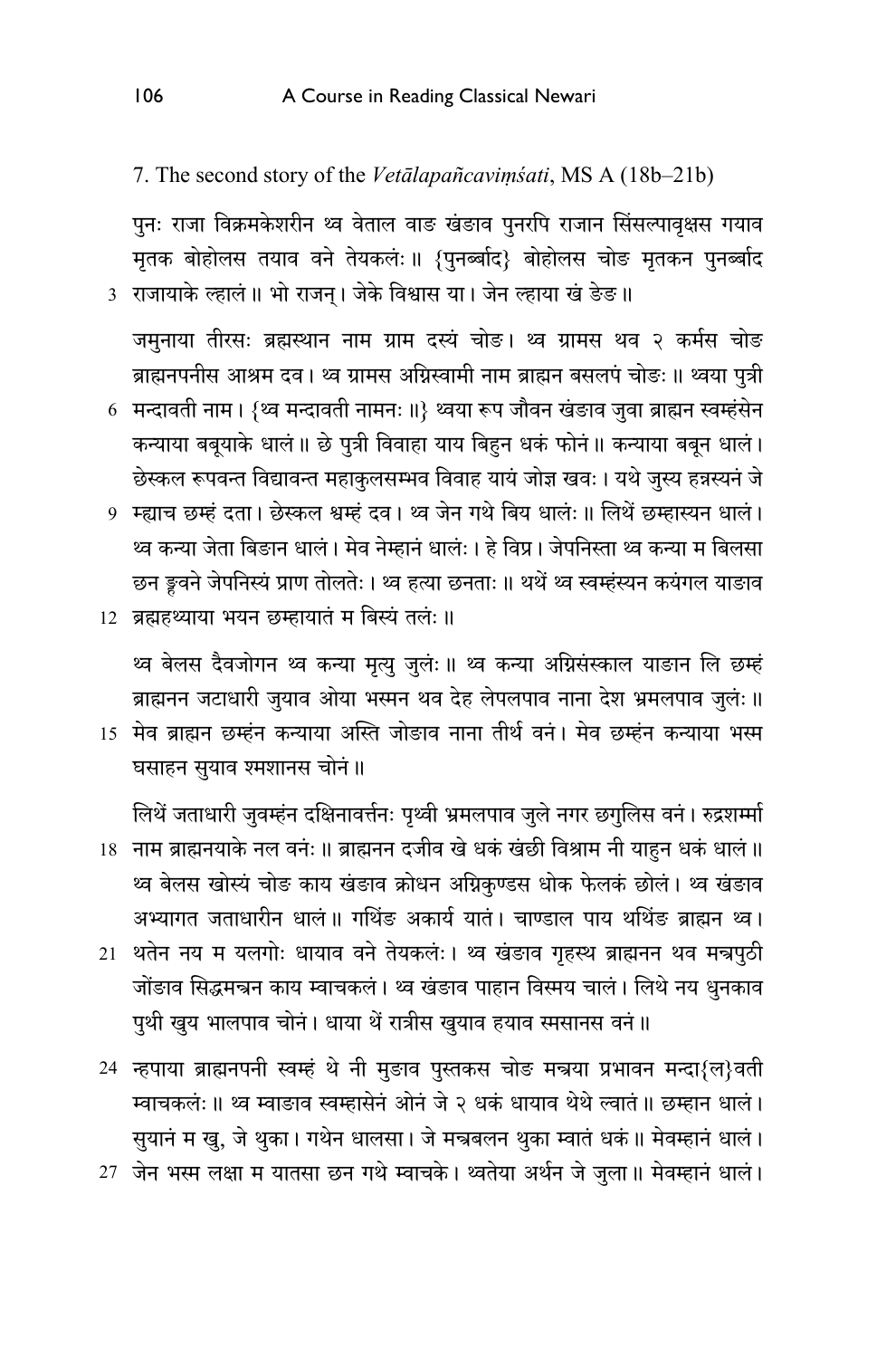छनं म खु, ओयां म खु। जे थुकाः। गथेन ‹धा›लसा<sup>1</sup>। नाना तीर्थस ओया अस्ति खेपलपान थुका म्वातंः। थ्वतेया निमिर्त्तिन जे जुला धालं॥ थथ्यें सोम्हा कचालन ल्वाङाव ओया परुख व्यक्त म दू॥

बबु थुका धकं ॥ तीर्थस अस्ति षेपलपुम्हयातं पुत्रकार्य याकन थ्वं पुत्र जुलः ॥ भस्म लक्षलपः 33 ॥ थ्वगुली खंख्डे वेतालन राजायाके ल्हालं । हे राजन् । थ्व कन्याया पुरुष स्वम्हंस गोम्हा धकं । छिन कंने माल धकं धायाव राजान आदेश बिलं। प्राण बिवम्हं थ्वया पुरुष म खू। चोङम्हंया स्त्री जुलं धकं धालंः॥ थथे धास्तुनं थ्व वेताल राजाया3 बोहोल तोलताव सिसल्पावृक्षया चोस चोन वनं ॥

1) The MS reads **sālasā** – 2) restored from MSS BE – 3) MS A reads **rājāya**, restored from MSS BDE

**punaḥ rājā bikramakeśarīn thwo betāla wāṅa khaṅāwo punarapi rājān siṃsapābṛkṣas gayāwo, mṛtaka boholas tayāwo wone teyakalã. boholas coṅa mṛtakan punarbāra rājāyāke lhālã – 'bho rājan, jeke biśwāsa yā. jen lhāyā khã ṅeṅa.** 

**jamunāyā tīras brahmasthāna nām grāma dasẽ coṅa. thwo grāmas thawo thawo karmas coṅa brāhmaṇapanis āśrama dawo. thwo grāmas agniswāmī nām brāhmaṇa basalapã coṅa. thwoyā putrī mandābatī nām. thwoyā rūpa-jaubana khaṅāwo jubā brāhmaṇa somhãsen kanyāyā babuyāke dhālã – "che putrī bibāhā yāye bihuna" dhakã phonã. kanyāyā babun dhālã – "cheskala rūpabanta bidyābanta mahākulasambhaba, bibāhā yāye yogya khawo. yethẽ jusẽ hanasenã je mhyāc chamhã datā. cheskala somhã dawo. thwo jen gathẽ biye?" dhālã. lithẽ chamhāsen dhālã – "thwo kanyā jetā biṅāna" dhālã. mewo nemhānã dhālã – "he bipra, jepanistā thwo kanyā ma bilasā chan ṅhawone jepanisẽ prāṇa tolate. thwo hatyā chanatā." thathẽ thwo somhãsen kayãgal yāṅāwo brahmahathyāyā bhayan chamhāyātã ma bisẽ talã.** 

**thwo belas daibajogan thwo kanyā mṛtyu julã. thwo kanyā agnisaṃskāra yāṅān li chamhã brāhmaṇan jaṭādhārī juyāwo woyā bhasman thawo deha lepalapāwo nānā deśa bhramalapāwo julã. mewo brāhmaṇa chamhãn kanyāyā asti joṅāwo nānā tīrtha wonã. mewo chamhãn kanyāyā bhasma ghasāhan suyāwo śmaśānas conã.** 

**lithẽ jatādhārī juwomhãn dakṣinābarttan pṛthwī bhramalapāwo jule nagara chagulis wonã. rudraśarmā nām brāhmaṇayāke nala wonã. brāhmaṇan "dajiwo khe" dhakã "khãchi biśrāma ni yāhuna" dhakã dhālã. thwo belas khosẽ coṅa kāya khãṅāwo krodhan agnikuṇḍas dhok phelakã cholã. thwo khaṅāwo abhyāgata jatādhārīn dhālã – "gathiṅa** 

30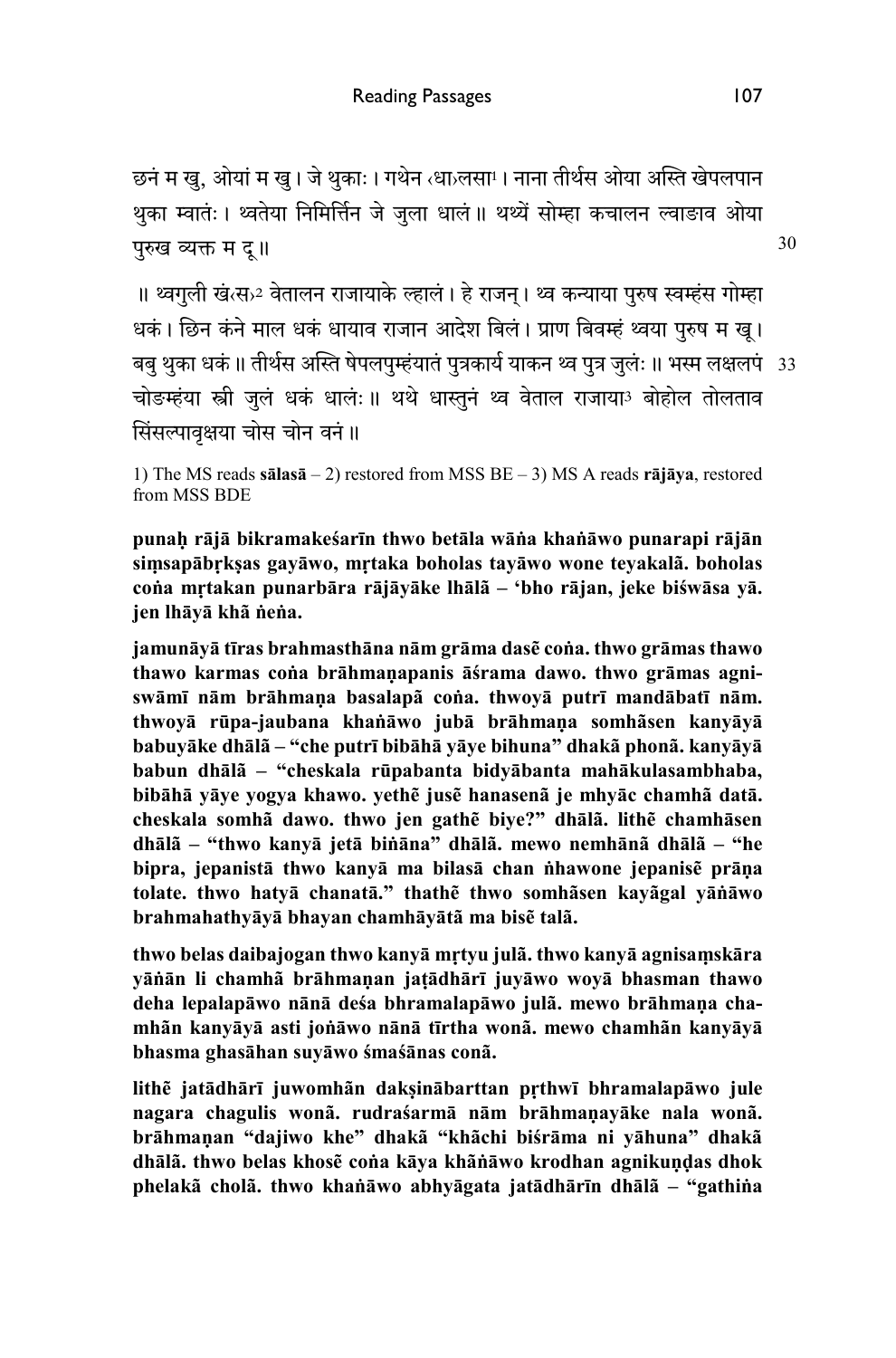**akārya yātã. cāṇḍāla pāya thathiṅa brāhmaṇa thwo. thaten naye ma yelago" dhāyāwo wone teyakalã. thwo khaṅāwo gṛhastha brāhmaṇan thawo mantraputhi joṅāwo siddhamantran kāya mwācakalã. thwo khaṅāwo pāhān bismaya cālã. lithẽ naye dhunakāwo puthi khuye bhālapāwo conã. dhāyā thẽ rātrīs khuyāwo hayāwo śmaśānas wonã.** 

**nhapāyā brāhmaṇapani somhã the ni muṅāwo pustakas coṅa mantrayā prabhāban mandābatī mwācakalã. thwo mwāṅāwo somhāsenã "wonã je, wonã je" dhakã dhāyāwo thethe lwātã. chamhān dhālã – "suyānã ma khu, je thukā. gathen dhālasā – je mantrabalan thukā mwātã" dhakã. mewomhānã dhālã – "jen bhasma rakṣā ma yātasā chan gathẽ mwācake? thwoteyā arthan je julā." mewomhānã dhālã – "chanã ma khu, woyā̃ma khu. je thukā. gathen dhālasā – nānā tīrthas woyā asti khepalapān thukā mwātã. thwoteyā nimittin je julā" dhālã. thathẽ somhā kacālan lwāṅāwo woyā purukha bekta ma du.'** 

**thwogulī khãs betālan rājāyāke lhālã – 'he rājan, thwo kanyāyā purukha somhãs gomhā dhakã chin kane māla' dhakã dhāyāwo rājān ādeśa bilã – 'prāṇa biwomhã thwoyā purukha ma khu. babu thukā dhakã. tīrthas asti khepalapumhãyātã putrakārya yākan thwo putra julã. bhasma rakṣalapã coṅamhãyā thwo strī julã' dhakã dhālã. thathẽ dhāstunã thwo betāla rājāyā bohol tolatāwo sĩsapābṛkṣayā cos cona wonã.** 

#### **Notes**

- 1 **thwo betāla wāṅa khaṅāwo**: in CN, object sentences are not subordinated by means of a conjunction, but are simply placed before the *verbum sentiendi* without intervening **dhakã**
- 7 **bibāhā yāye bihuna** § 145
- 8 **yogya**: the spelling ‹jñ› for /**gy**/ is not uncommon in Newari MSS, reflecting the pronunciation of ‹jñ› that is still current today – **datā** PERF.PST (Bhp. *var*.)
- 10 **biṅāna** § 67
- 11 **thwo hathyā chanatā**: ["this killing (is) for you"  $=$ ] "this killing will be on your head"
- 12 **ma bisẽ talã** § 153
- 13-14 **chamhã brāhmaṇan jaṭādhārī juyāwo**: although **juye** is intransitive, the act of becoming an ascetic is volitional; hence, **brāhmaṇa-n** is marked for ERG
- 16 **ghasāhan suyāwo**: a *hapax legomenon* of unclear derivation, but probably related to **ghayasuye** "to collect"; translate "collected ..., and"
- 17 **bhramalapāwo jule** §§, 123-124, 152
- 19 **thwo belas** ... **cholã**: subject of this sentence is the host, Rudraśarman; in other MSS, it is the child's mother – **dhok phelakã cholã**: **choye** here seems to be used as an (otherwise not attested) resultative auxiliary, and can be left untranslated
- 21 **naye ma yelago** § 99
- 25 **wonã je**: here, -**nã** functions as a topicaliser: "as far as she is concerned, (she is) mine"; see JØRGEN-SEN (1941) § 202
- 26 **suyānã ma khu** § 121
- 28 **chanã ma khu**, **oyā̃ma khu** § 74
- 32-34 **prāṇa biwomhã**, **khepalapumhãyātã**, **rakṣalapã coṅamhãyā** §§ 87, 98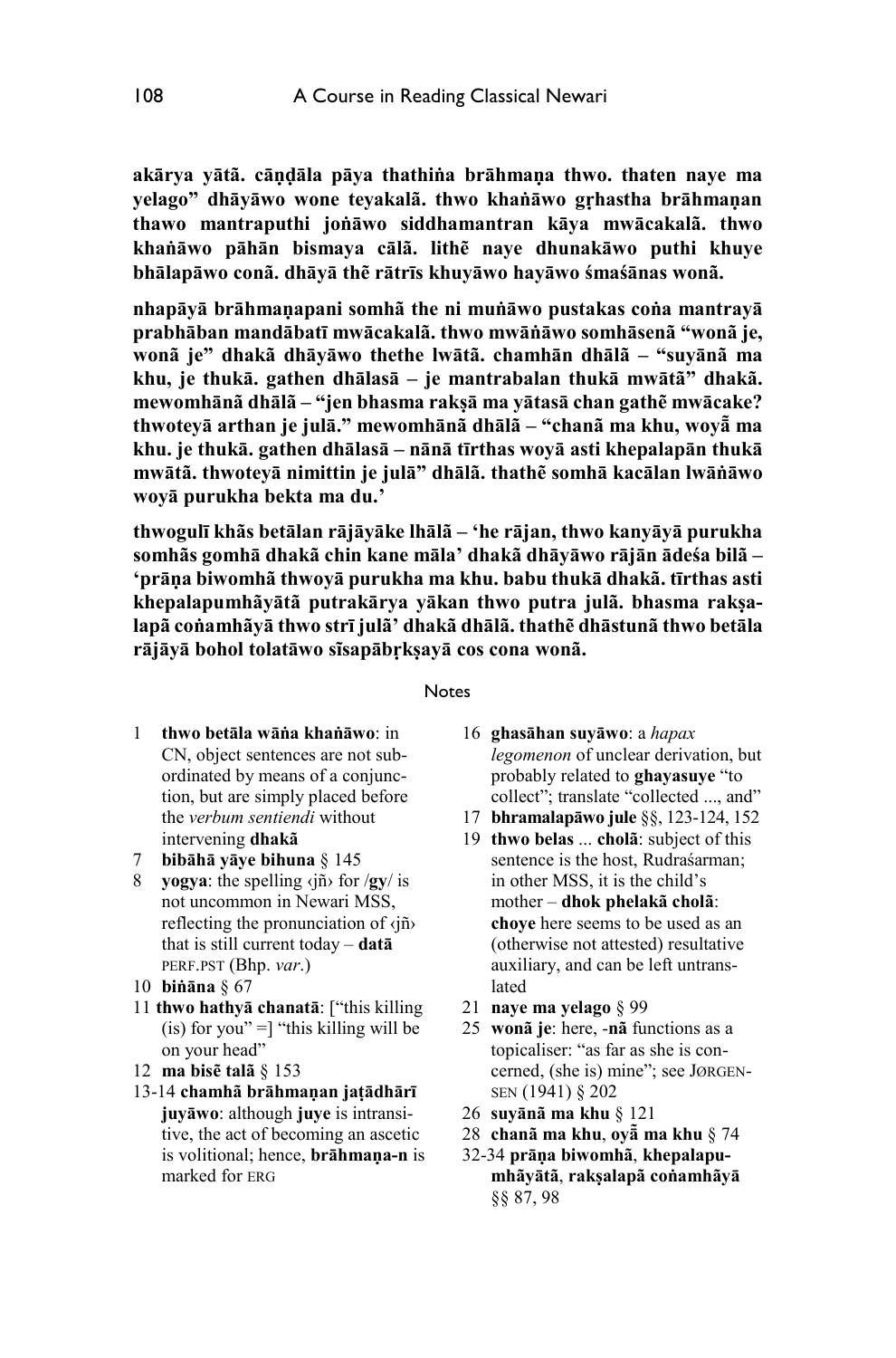8. The fourth story of the *Vetālapañcaviṃśati*, MS E (21b–25b)

पुनः राजान मृतक जोंङाव वय तेयकरं । पुनर्व्वार मृतकन राजायाके ल्हालं । भो राजन । अवधानन ङेहने। जेन खं ल्हाय।

- थ्व पृथ्वीमण्डलस सकल राजलक्षण संयुक्त श्रीवन्त सूद्रक धाया नाम राजा दस्य चोङ। 3 थ्व राजा छन्हुया दिनस मन्त्री सहितन सभा दयक चोले राजद्वारस वीलवल नाम राजपुत्र राजपुत्री सहितन थेनं। थ्वस थेंङाव द्वारियाके ल्हालं। भो द्वारिक। थ्व राजाया अनेक गुण
- ङेङाव थ्व राजा सेवरपे धक दक्षिणदेशन जेपनि वया। राजायाके इनाप याङाव जे बोङ 6 यंङा धकं धायाव दारीकन राजायाकेगोचर याङाव बोंङ यङा वीलवलन राजा सेवा धायाव थिनाप यातं। हे देव। जे राजपुत्र जीवनी अर्थी<sup>1</sup>। छलपोलया गुण खं ङेङाव दक्षिणदेशन
- वया। छलपोलस्यन जे पोसलपे माल। थ्व वेलस राजान द्वारिकया ख्वाल सोस्य चोनं। 9 द्वारिकन राजाया अभिप्राय सेयाव वीरवलयाके धारं। हे वीरवल। छे पोसरपेयातं छु छु माल। धाहने धायाव वीरवलन धारं। हे द्वारिक। दिनप्रतिं सुवर्ण्ण प्ल १२५ थ्वले धारे
- जेपनिस्त बिय माल। द्वारीकन मन्त्रीपनिस्के धारं। थथ्यं ङेङाव राजास्यं धारं। छन राजा 12 सेवरपेयातं छु छु सामग्री दव। कटकाय गुऌ दव। छाय धारसा न्हिन थुलि गथे तुचके । थथ्यं ङेंङाव वीरवलन ल्हारं। हे राजन्। जे मेवता सामग्री म दु। खड्ग छपु2 लाहात नेपावो
- थ्वते दव। थ्वं ङेङाव मन्त्रीपनिस्य धारं। थ्वलेतोतेन सुनान बिर्यिव। बेगतन धाव। थ्वं 15 18 डेंडाव वीरवरन धारं। जे राजपत्र। पुनर्व्वार ल्हाय म सया। छलपोलया प्रताप वृद्धि जुय माल। जे मेले वाने। थ्व अनन्त पृथ्वीस जे पोसरपे फव छम्हं म दयिव रा। थथ्यं धायाव राजा सेवा धायाव वने तेयकरं ।

दारतों थेंङ वेलस राजान मन्त्रीयाके धारं। हे मन्त्री। थ्व वीरवल बोङाव जीवनि बियाव ति। थथ्यं म तरसा छेजेस अकीर्त्ति जयुव3। थथ्यं धायाव वीरवर बोंङाव जीवनि बियाव

तरं । वीरवरनं जीवनिं सुवर्ण्णे प्ल १२५ थ्वं कायाव थव वास वंङाव देवयातं ब्राह्मणयातं 21 भिक्षकयातं बिया नलेंकोन4 थम5 खरच याङाव छुनं म लेनकं खड़ जोङाव चान न्हिनं राजदारस चोन वानं ।

1) MS **jepani arthī**, restored from MS B (MS A reads **jīvanīrarthī**) – 2) MS **khaḍga chapuvo**, restored from MS A – 3) MS **juyāva**, restored from MS A – 4) MS **nalẽko**, reading of MS A adopted – 5) MS **thava**, reading of MS A adopted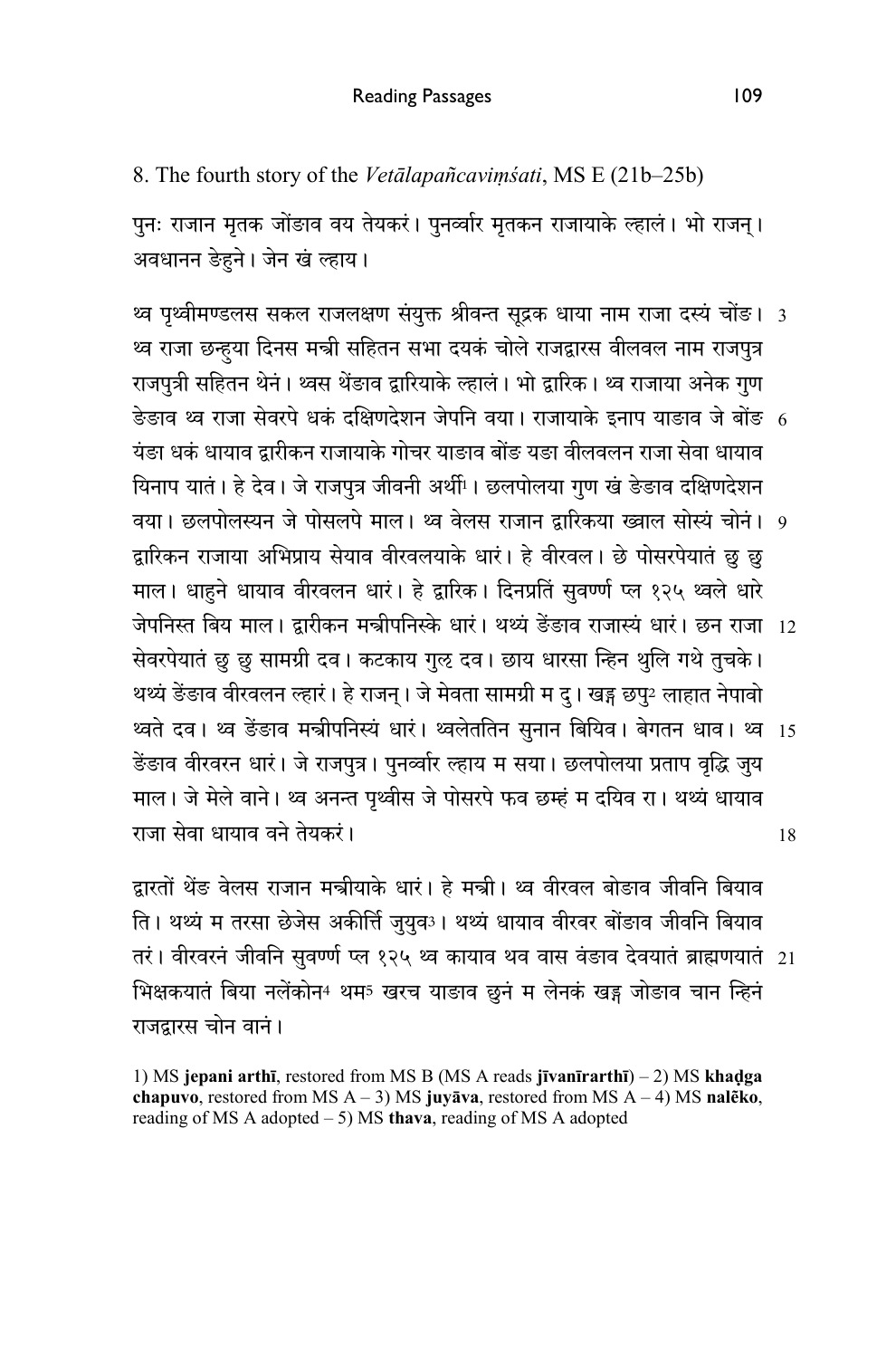**punaḥ rājān mṛtaka joṅāwo woye teyakalã. punarbāra mṛtakan rājāyāke lhālã – 'bho rājan, abadhānan ṅehune, jen khã lhāye.** 

**thwo pṛthwīmaṇḍalas sakal rājalakṣaṇa saṃyukta śrībanta śūdraka dhāyā nām rājā dasẽ coṅa. thwo rājā chanhuyā dinas mantrī sahitan sabhā dayakã cole rājadwāras bīrabala nām rājaputra rājaputrī sahitan thenã. thwos theṅāwo dwāriyāke lhāla – "bho dwārika, thwo rājāyā anek guṇa ṅeṅāwo thwo rājā sebalape dhakã dakṣiṇadeśan jepani woyā." – "rājāyāke ināpa yāṅāwo je boṅa yeṅā" dhakã dhāyāwo dwārikan rājāyāke gocara yāṅāwo boṅa yeṅā bīrabalan rājā sebā dhāyāwo ināpa yātã – "he deb, je rājaputra jībanī arthī. chalpolayā guṇa khã ṅeṅāwo dakṣiṇadeśan woyā. chalpolasen je posalape māla." thwo belas rājān dwārikayā khwāl sosẽ conã. dwārikan rājāyā abhiprāya seyāwo bīrabalayāke dhālã – "he bīrabala, che posalapeyātã chu chu māla? dhāhune" dhāyāwo bīrabalan dhālã – "he dwārika, dinapratĩ subarṇa pala 125 thwole dhāle jepanista biye māla." dwārikan mantrīpaniske dhālã. thathẽ ṅeṅāwo rājāsẽ dhālã – "chan rājā sebalapeyātã chu chu sāmagrī dawo? katakāya guli dawo? chāya dhālasā nhin thuli gathe tucake?" thathẽ ṅeṅāwo bīrabalan lhālã – "he rājan, je mewotā sāmagrī ma du. khaḍga chapu lāhāt nepāwo – thwote dawo." thwo ṅeṅāwo mantrīpanisẽ dhālã – "thwoletatin sunān biyiwo? bektan dhāwo!" thwo ṅeṅāwo bīrabalan dhālã – "je rājaputra. punarbāra lhāye ma sayā. chalpolayā pratāpa bṛddhi juye māla. je mele wāne. thwo ananta pṛthwīs je posalape phawo chamhã ma dayiwo lā?" thathẽ dhāyāwo rājā sebā dhāyāwo wone teyakalã.** 

**dwāratõ theṅa belas rājān mantrīyāke dhālã – "he mantrī, thwo bīrabala boṅāwo jībani biyāwo ti. thathẽ ma talasā chejes akīrti juyuwo." thathẽ dhāyāwo bīrabala boṅāwo jībanī biyāwo talã. bīrabalanã jībanī suvarṇa pala 125 thwo kāyāwo thawo bāsa woṅāwo debayātã brāhmaṇayātã bhikṣakayātã biyā nalekon thama kharac yāṅāwo chunã ma lenakã khaḍga joṅāwo cān nhinã rājadwāras cona wānã.** 

#### **Notes**

- 7 **boṅa yeṅā**: attribute to **bīrabalan**; should be left untranslated
- 13 **guli**: in Newari MSS, the sequences /**li**/ and /**le**/ are occasionally spelt ‹ḷ› – **chāya dhālasā** ["if one says why" =] "because" is perhaps best
- interpreted along the lines of "what I mean is this:"
- 14 **mewotā**, **chapu**, **nepāwo** §§ 41, 88
- 19-20 **biyāwo ti** §§ 65, 153
- 22 **... biyā nalekon thama kharac yāṅāwo** "after he had himself spent (money) on the food given to ..."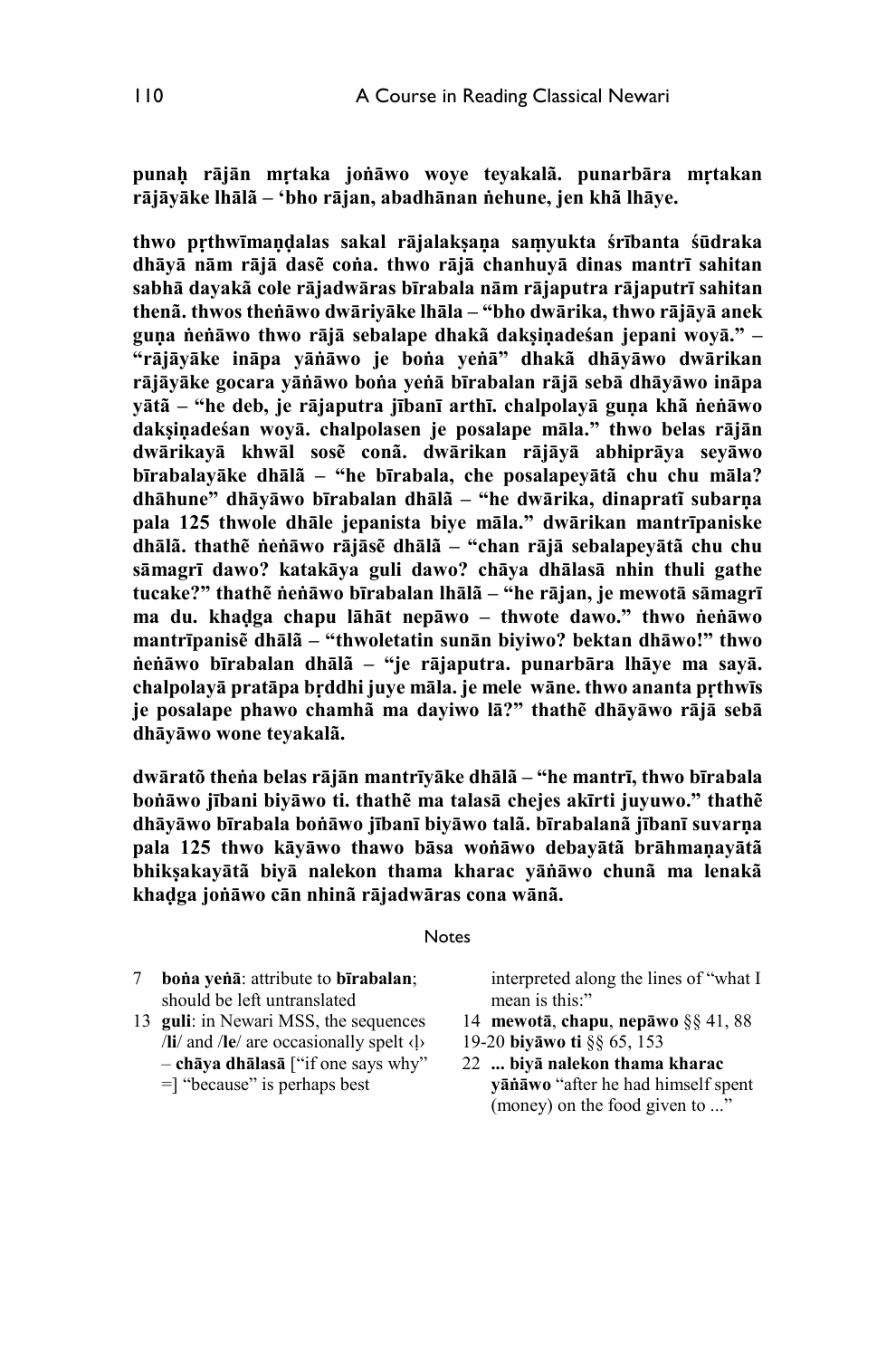9. The fourth story of the *Vetālapañcaviṃśati*, MS E (*cont'd*)

धकं प्रासाद थे हारे। थे थे हायाव अद्धरात्रिस दक्षिणदिशास स्त्री छम्हन विलाप याङा सरे 3 धायाव बोङ हरं। राजान आदेश बिरं। हे वीरवले। दक्षिणदिशास अती कलुणा विलाप -6 9 लिथ्यं रात्रिस राजसेवीपनि सेवा धायाव थव थव छे वानं। वीरवरनं राजाया आज्ञान थव! वास वंनं। लिथ्यं राज सुद्रकन सुरतसंभोग याङाव अती परिश्रम जुयाव शीतल वायु सेवरपे तायाव राजान धारं। थना सु दव धायाव देपाल कटकन धारं। थर्थिङ अन्धकारस रात्रिस मेव सुनं म दु। खड्ग जोंङाव चोंङ वीरवल छम्हं दव धकं धायाव वीरवल बोङ हि धकं सर ताय दव। छन थ्व ङेंङाव वा। राजाया आज्ञान सिरस तयाव वाने तेयकरं। राजानं मनन भारपरं। थ्व गना वानिव खस। जे नं थ्वया लिव लिव सोर वंने धकं। राजा तों רंवान

बत्तिस लक्षण संयुक्त यौवन स्त्री छम्हं खोस्यं चोङ खंडाव ओया समीपस वीरवलन धारं। हे स्त्री। छ छु निमित्तिन2 खोया। दु:खया छु हेतु3। छ सुया स्त्री धकं धारं। छन मनोरथ

- जेन सिद्धयके। छ छु यलं ल्हाव। स्त्रीन धारं। सुद्रक राजायाके राजलक्ष्मी ता काल सुखन 12 चोङा।थनि नासास्तुनं राजा मोयिवो नो। थ्वया निमिर्त्तिन आव जे गना वाने धकं खोया। थ्वया खं ङेंङाव वीरवलन धारं। हे भगवती। छेन राजा मोयिव सेवम्हं थ्वया उपाय दव
- ला4 छेन सेय फव खें। राजलक्ष्मीन धारं । थ्वया उपकार जेन सेया खें । येथेन सेरसनों थ्वं <sub>15</sub> लक्षा याय फवम्हं पुरुष त्रैलोक्यसं म द् । थ्व ङेंङाव वीरवलन धारं । यथेनं धाहने । अथिंङ लक्षा याय फवम्हं पुरुष त्रैलोक्यस म दु। थ्व ङंङाव वीरवलन धारं। यथेनं धाहुने। अथिङ<br>पुरुष दयके जियिव। राजलक्ष्मीन धारं। हे वीरवल। ङेङ। थथिंङ पुरुष माल। थमं
- राजपुत्र । ओया स्त्री राजपुत्री । थव पुत्र मामन तुर्तिस जोङाव5 बबुन चस जोङाव भगवतीया  $_{\rm 18}$ अग्रस बबुन खड्गन शिर छेदरपाव बिरसा सुद्रक राजा म्वायिव। थ्व दाकों सूर्य्य उदय म जुबलं माल। थ्व डेंडाव वीरवलन ल्हालं। भो देवी। छे वाञ्छा जेन याय मखा। थथ्यं
- 21 धायाव थव वासनं देवी अन्तद्ध्यान जुरं। राजा तों ओन म खंनकाव लिव लिव वानं।

1) MS *add*. **thava** – 2) MS **nirttina** – 3) sentence restored from MS A; MS E reads **chu hena** 4) MS **chan rājā moyiva seyāmhã thvayā upakāra seva lā. chen dhāyā khava**, restored from MSS AD – 5) MS **jõṅiva**, restored from MSS AD

**lithẽ rātris rājasebīpani sebā dhāyāwo thawo thawo che wānã. bīrabalanã rājāyā ājñān thawo bāsa wonã. lithẽ rājā śūdrakan suratasambhoga yāṅāwo ati pariśrama juyāwo śītala bāyu sebalape dhakã prāsāda thã hālã. thathẽ thã hāyāwo ardharātrīs dakṣiṇadiśās strī chamhãn bilāpa yāṅā sal tāyāwo rājān dhālã – "thanā su dawo?" dhāyāwo depāl katakan dhālã – "thathiṅa andhakāras rātrīs mewo sunã ma du. khaḍga joṅāwo**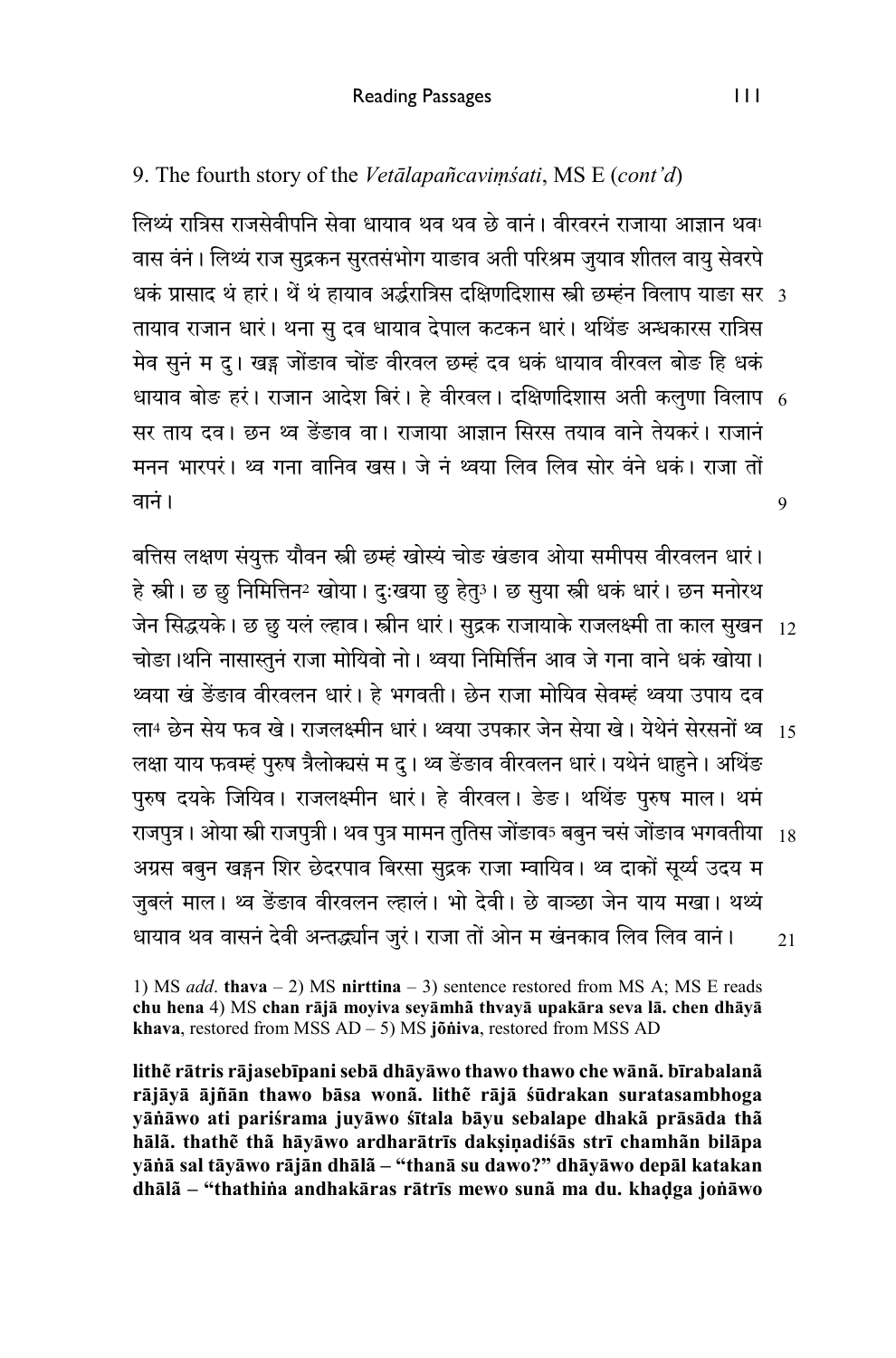**coṅa bīrabala chamhã dawo" dhakã dhāyāwo "bīrabala boṅa hi" dhakã dhāyāwo boṅa halã. rājān ādeśa bilã – "he bīrabala, dakṣiṇadiśās ati karuṇā bilāpa sal tāye dawo. chan thwo ṅeṅāwo wā." rājāyā ājñān siras tayāwo wāne teyakalã. rājānã manan bhālapalã – "thwo ganā wāniwo khas? je nã thwoyā liwo liwo sola wone" dhakã rājā tõ wānã.** 

**battīs lakṣaṇa saṃyukta yaubana strī chamhã khosẽ coṅa khaṅāwo woyā samīpas bīrabalan dhālã – "he strī, cha chu nimittin khoyā? duḥkhayā chu hetu? cha suyā strī?" dhaka dhālã. "chan manoratha jen siddhayake. cha chu yelã lhāwo." strīn dhālã – "śūdraka rājāyāke rājalakṣmī tā kāl sukhan coṅā. thani nāsāstunã rājā moyiwo no. thwoyā nimittin āwo je ganā wāne dhakã khoyā." thwoyā khã ṅeṅāwo bīrabalan dhālã – "he bhagabatī, chen rājā moyiwo sewomhã thwoyā upāya dawo lā chen seye phawo khe." rājalakṣmīn dhālã – "thwoyā upakāra jen seyā khe. yethenã selasanõ thwo rakṣā yāye phawomhã purukha trailokyasã ma du." thwo ṅeṅāwo bīrabalan dhālã – "yethenã dhāhune. athiṅa purukha dayake jiyiwo." rājalakṣmīn dhālã – "he bīrabala, ṅeṅa. thathiṅa purukha māla. thamã rājaputra. woyā strī rājaputrī. thawo putra māman tutis joṅāwo babun casã joṅāwo bhagabatīyā agras babun khaḍgan sir chedalapāwo bilasā śūdraka rājā mwāyiwo. thwo dākõ sūrya udaya ma jubalã māla." thwo ṅeṅāwo bīrabalan lhālã – "bho debī, che bāñchā jen yāye makhā." thathẽ dhāyāwo thawo bāsanã debī antardhāna julã. rājā tõ won ma khanakāwo liwo liwo wānã.** 

#### **Notes**

- 4 **depāl katakan**: although **depāl** (MN **dyapāː**) is lexicalised as "temple guardian", it should be translated in this context as "bodyguard"
- 8 **nã**: see note on reading passage 7, line 24 – **liwo liwo**: the reduplication conveys the idea of "close behind", **liwo liwo wone** "to follow s.o. closely"
- 13 **nāsāstunã** seems to be contraction of **nasanestunã** (**nasane** "to

dawn"); other MSS have **prabhāta justunã** "as soon as day breaks"

14-15 **chen** ... **phawo khe**: The syntax of this sentence is remarkable; **rājā moyiwo sewomhã** is an attribute to **chen**, and should normally precede, rather than follow it. **thwoyā upāya dawo lā** is best interpreted as an object sentence of the following **seye phawo kha** "you might surely know if there is ..." .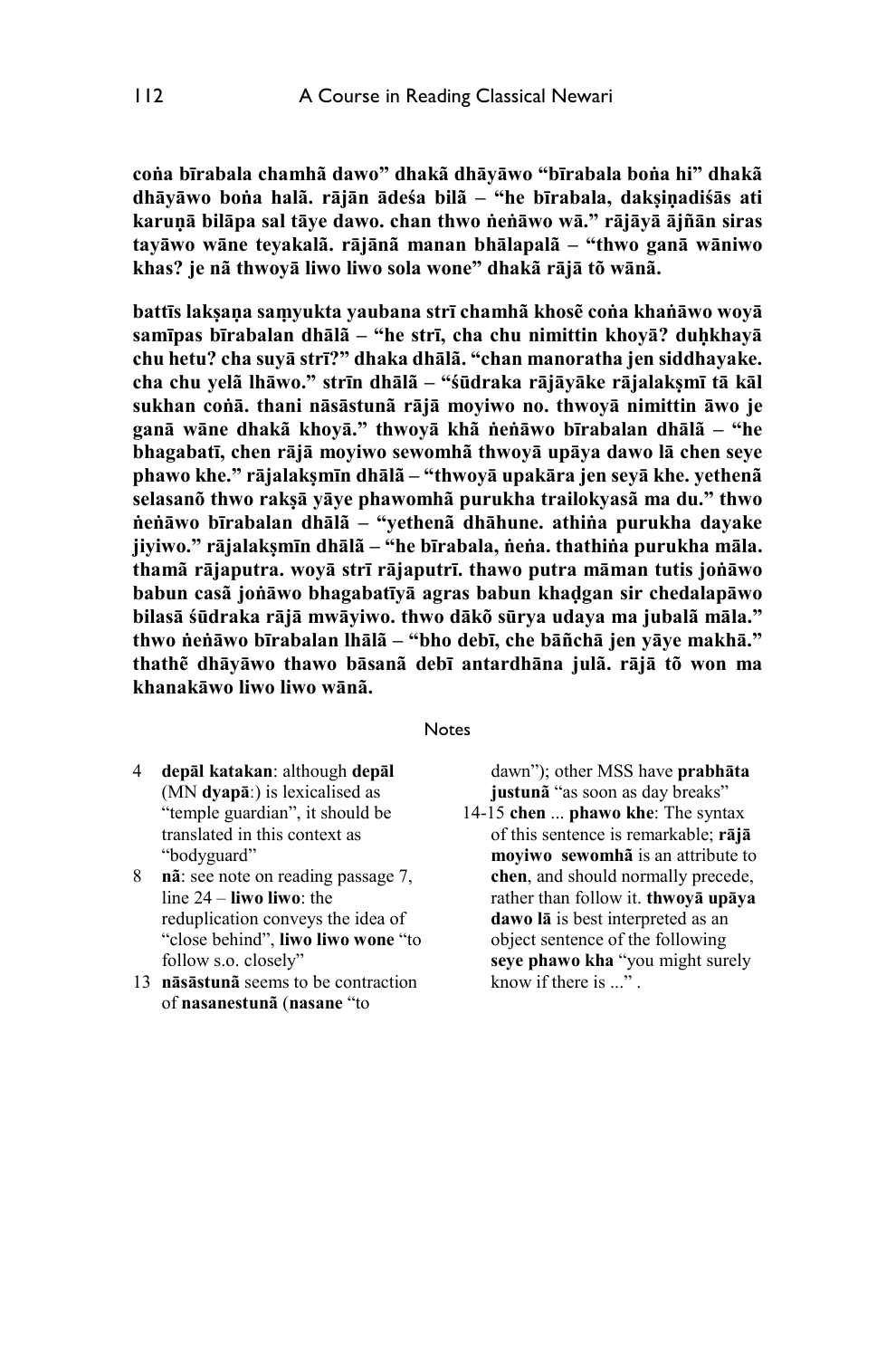10. The fourth story of the *Vetālapañcaviṃśati*, MS E (*cont'd*)

म फतसा जेपनिथिङ सेवक चोङाया छु प्रयोजन। थ्व खं ङैङाव ओया पुत्रन धारं। भो 3 6 वीरवलन सरताव स्त्रीया पुत्रया अग्रस येया वृत्तान्तर खं कानं । पुनः वीरवलन ल्हालं । झेझे राजपुत्र। थथिङ कुलीन थ्व राजाया थ्वऌतती2 वस्तु नयाव चोंङा। थ्व राजा म्वाचके पितः । थ्वतेन भगवतीयातं जे बिङान<sup>3</sup> । थथ्यं ङेंङाव म्ह्याचन धार । जन्मान्तरस पाप याङा फलन जे मिसा जन्म जुर वया4। जे पुरुख जुरसा थ्व जस लाय दव। थथ्यं धायाव परिवार सहितन भगवतीसके वानं ।

वीरवरं ओया स्त्री पुत्री [थ्व स्वम्हासेन]5 थव थव शिर छेदरपाव बिरं। थ्व समस्त राजान 9 धकं खड्ग जोंङाव थव शिर छेदरपे तेयकरं। लिथ्य महा हास्य याङाव भगवतीन आदेश 12 भगवतीन धारं। हे राजा। जेन म्वाचकं हय। छ थव वास वनि धकं धायाव राजा थव 15 भगवतीया अग्रस वीरवरन धारं। हे देवी। थ्व पुत्र छेतं काहुने। राजसुद्रक रक्षा याय माल। थथ्यं धायाव मामन तुति जोङाव बबुन चसं जोंङाव खड्गन सिर छेदलपाव बिरं। लिथें खंडाव अती करुणा चायाव वीरवलया स्वामीसेवा खंडाव मनन भारपरं। गथिङ पुरुख थ्व। जे प्राणया निमित्तिन भोछिसं प्राणा मोचकव<sup>6</sup>। थ्वतेन जेनं ईश्वरीयातं थव शरीर बिय बिरं। हे राजन्। जे संतुष्ट जुरगो। छन अथ्यं संने म तेरे। छन वर फोङ धायाव राजान आदेश बिरं। जेतं मेवता<sup>7</sup> वल म यव। थ्वपनि भोछिं म्वाचकं प्रसन्न जुय माल धकं धायाव

वास वंनं। वीरवल भोछिं म्वाङाव थव वास वंनं।

बेस्य वेनं । राजान धालं । आमो जेन सेरगो । थव गृह वंङाव विश्राम याव । लिथ्यं संतिकुन्हु 18 21 लिथें वीरवल राजद्वारस वयाव धारं। हे देव। मिसा छम्हं खोस्यं चोङया खं। जे खंडाव राजाद्वारस वीरवल वरं। ओ खंडाव [राजान] रात्रिया समस्त वृत्तान्तर खं मंत्रिपनिसके ल्हालं। ओपनिस्यं ङेङाव अती कौतुक चालं। लिथ्यं राजान वीरवरयातं अनेक हस्ती अश्व ग्राम भण्डार आदिन समस्तं बियाव दक्षिणदिशास राजा याङ तरं।

थ्व खंस वेतालन राजायाके सेयकरं। सूद्रक राजाओ वीरवलओ ग्वम्हं वीर। थथ्यं धाया डेङाव राजान आदेश बिरं। हे वेताल। ङेंङ। राजा तव वीर। छान धारसा। गनानं सेवकन

स्वामिसेवास प्राण त्वडर्तायेव । राजान थर्थिङ सुख राज्य छादरपाव सेवकया निर्मित्तिन थव 24 प्राण तों तोरते तेयकव। थ्वतेन राजा तव वीर। थथ्यं धास्तुनं वेताल थव थास चोन वांनं॥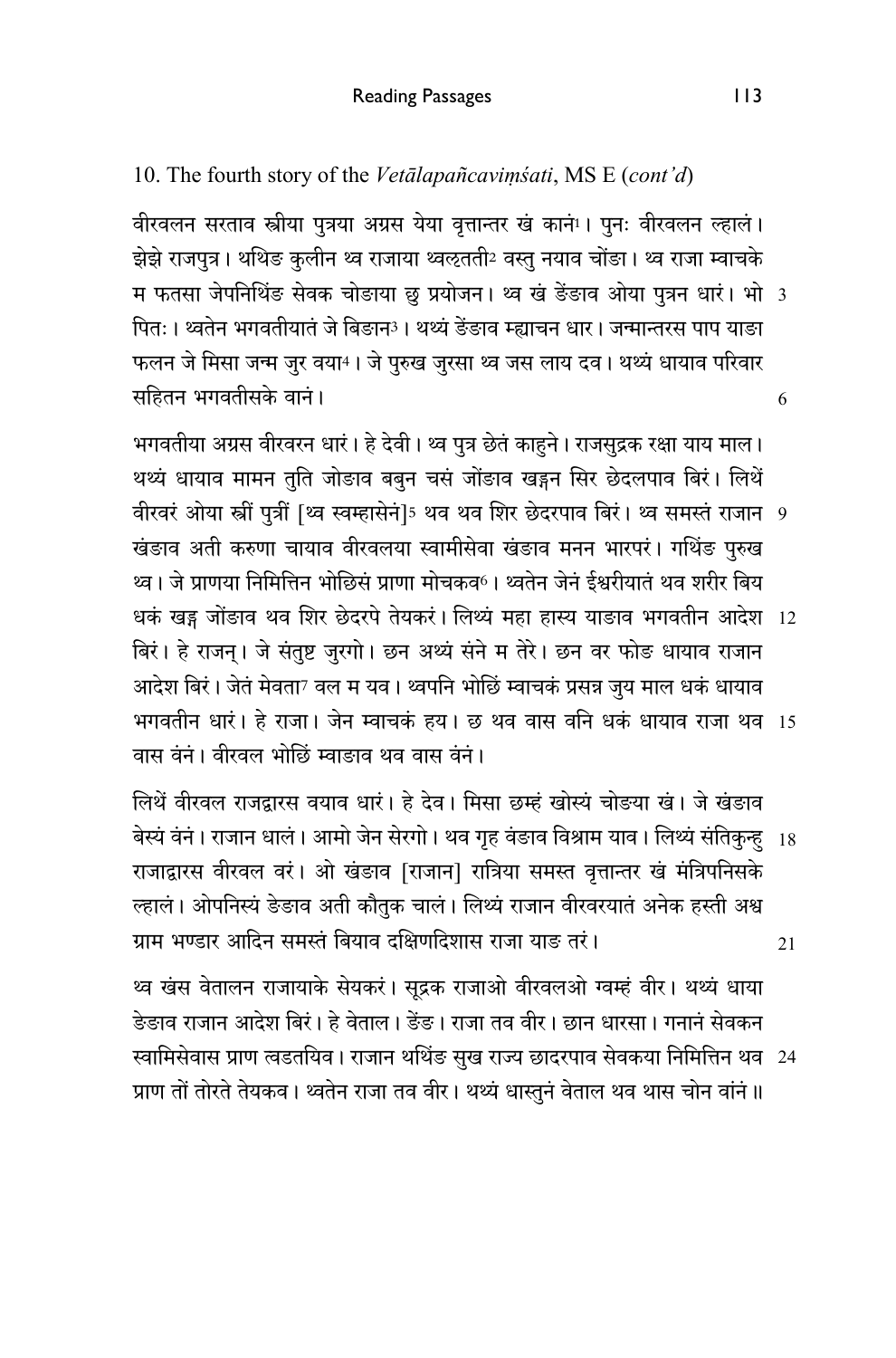1) MS **kãnā**, *reading of* MS A *adopted* – 2) MS **thvalo dato**, *reading of* MS A *adopted* – 3) MS biyāva, restored from MSS AD – 4) MS vava, reading of MSS AD adopted – 5) MS *om*., *restored from* MS A – 6) MS **tolava**, *reading of* MS A *adopted* – 7) MS **mẽtā**, *reading of* MS A *adopted*

**bīrabalan salatāwo strīyā putrayā agras yeyā bṛttāntar khã kānã. punaḥ bīrabalan lhālã – "jhejhe rājaputra. thathiṅa kulīna thwo rājāyā thwoletati bastu nayāwo coṅā. thwo rājā mwācake ma phatasā jepanithiṅa sebaka coṅāyā chu prayojana?" thwo khã ṅeṅāwo woyā putran dhālã – "bho pitā, thwoten bhagabatīyātã je biyāṅa!" thathẽ ṅeṅāwo mhyācan dhāla – "janmāntaras pāpa yāṅā phalan je misā janma jula woyā. je purukha julasā thwo jasa lāye dawo." thathẽ dhāyāwo paribāra sahitan bhagabatīske wānã.** 

**bhagabatīyā agras bīrabalan dhālã – "he debī, thwo putra chetã kāhune. rāja śūdraka rakṣā yāye māla." thathẽ dhāyāwo māman tuti joṅāwo babun casã joṅāwo khaḍgan sir chedalapāwo bilã. lithẽ bīrabalã oyā strī̃ putrī̃[thwo somhãsenã] thawo thawo sir chedalapāwo bilã. thwo samastã rājān khaṅāwo ati karuṇā cāyāwo bīrabalayā swāmisebā khaṅāwo manan bhālapalã – "gathiṅa purukha thwo. je prāṇayā nimittin bhochisã prāṇā mocakawo. thwoten jenã īśwarīyātã thawo śarīra biye" dhakã khaḍga joṅāwo thawo sir chedalape teyakalã. lithẽ mahā hāsya yāṅāwo bhagabatīn ādeśa bilã – "he rājan, je santuṣṭa julago. chan athẽ sane ma tele. chan bara phoṅa" dhāyāwo rājān ādeśa bilã – "jetã mewotā bara ma yewo. thwopani bhochĩ mwācakã prasanna juye māla" dhakã dhāyāwo bhagabatīn dhālã – he rājā, jen mwācakã haye. cha thawo bāsa woni" dhakã dhāyāwo rājā thawo bāsa wonã. bīrabala bhochĩ mwāṅāwo thawo bāsa wonã.** 

**lithẽ bīrabala rājadwāras woyāwo dhālã – "he deb, misā chamhã khosẽ coṅayā khã. je khaṅāwo besẽ wonã." rājān dhālã – "āmo jen selago. thawo gṛha woṅāwo biśrāma yāwo." lithẽ sãtikunhu rājādwāras bīrabala wolã. wo khaṅāwo rājān rātriyā samasta bṛttāntar khã mantripaniske lhālã. wopanisẽ ṅeṅāwo ati kautuka cālã. lithẽ rājān bīrabalayātã anek hastī aśwa grāma bhaṇḍāra ādin samastã biyāwo dakṣiṇadiśās rājā yāṅa talã.'** 

**thwo khãs betālan rājāyāke seyakalã – 'śūdraka rājāwo bīrabalawo gomhã bīra?' thathẽ dhāyā ṅeṅāwo rājān ādeśa bilã – 'he betāla, ṅeṅa. rājā tawo bīra. chān dhālasā – ganānã sebakan swāmisebās prāṇa tolatayiwo. rājān thathĩṅa sukha rājya chādalapāwo sebakayā nimittin thawo prāṇa tõ tolate teyakawo. thwoten rājā tawo bīra. thathẽ dhāstunã betāla thawo thās cona wānã.**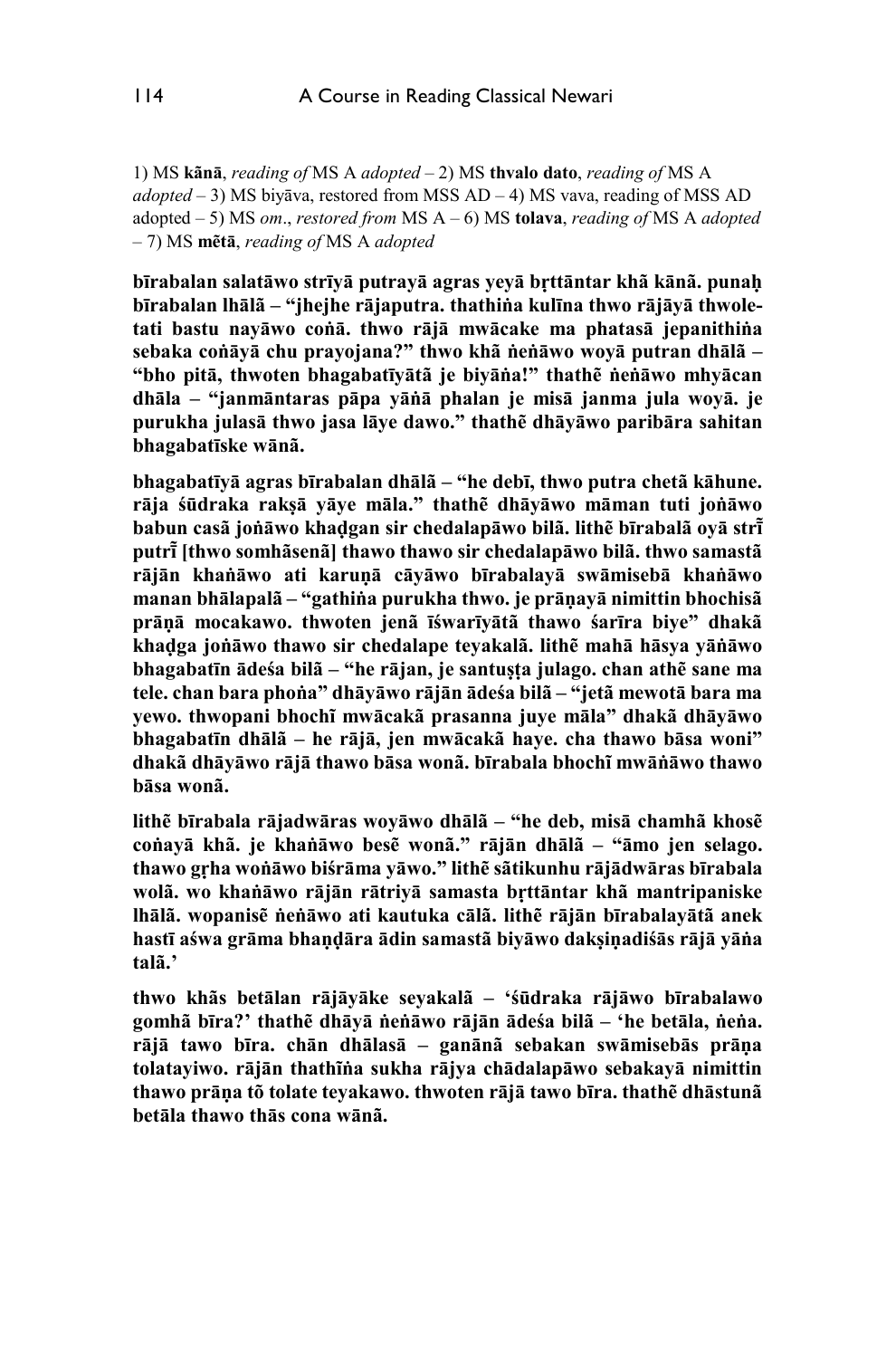### Notes

- 2 **thathiṅa kulīna thwo rājāyā**: the order of determiner and adjective within the NP is usually inverted if the adjective is accompanied by an adverb 5 **janma jula woyā** § 157
- 15 **woni** § 66
- 22 **rājāwo bīrabalawo gomhã bīra**: "between the king and Vīrabala, which one is (more) heroic?"
- 23 **tawo** § 71 note

## 11. The eleventh story of the *Vetālapañcaviṃśati*, MS E (38b–39b)

पुनरपि राजान मृतक हरङास्यं वेतालन धारं। भो राजन्। अपसन्न जुय म टेरे। जेन खं कंने। ङेङ। कांचनपुर नाम नगरस धर्म्मध्वज नाम राजा दस्यं चोङ। थ्व राजाया परम रूपयौवन संयुक्त स्वम्हं राणी दव। इन्दुलेखा तारावती मृगाङ्कवती थ्व स्वम्हं नाम।

मुछो जुयाव चोनं। थ्व बेलस राजानं वैद्य आदिन बोंङाव सीतोपचाल याङाव तव संदेहन 6 छन्हुया क्षणस उझानमण्डपस इन्दुलेखाओ सुरतसुख याङ बिज्यात। लिथ्य राजान क्रीडलपा बेलस शिरस चोंङ पद्मपष्पया पत्र को टंङाव शरीरस जतं। थ्व जङा वेगन अती म्वाचकं तरं। लिथ्य थव पलिजनन लिचकाव राज्यगृह यंङाव निदान याचकरं।

बेलान [*sic*!] तारावतीया म्हंस खयाव तोयुव्बेलान खको शरीरस2 यल यल गातं । राजान 9 थ्वन लिं! छन्हुया क्षणस स्फतिकप्रासादस तारावतीओ क्रीडा याङा बेलस चंद्रमाया तोयुव्-कौतुक चायाव वैद्य बोनकाव उपचाल यातं।

12 लिथ्य छन्हुया क्षणस मृगांकवतीओ शृङ्गारकथा याङा बेलस दूरस बर्जिल्हुया सब्द तायाव मृगाङ्कवतीया लाहातस यल २ गातं। थथ्यं जुव खंडाव राजा विस्मय चारं।

ओम्हं कोमलाङ्गी धाय। गर्थन धारसा। ओपनि निम्हंस शरीरओ संबन्ध दव। थ्वया शरीरओ -15 थ्व खंस वेतालन राजायाके सेयकरं। भो महाराजा। थ्व स्वम्हंस सुया कोमल शरीर। थ्व ङेङाव राजान धारं। भो वेताल। ङेङ। ग्वनषुम्हं बजिल्हुयाया सरण हस्तस यल २ गातं संबन्ध म दु। सर ताया मात्रन थ्वतेन थ्वया अती कोमल शरीर जुरं। थथ्यं धास्तुनं वेताल थव थायस वंनं ॥

1) MS *a.c*. **lithyã** – 2) MS **śarīrayā**

3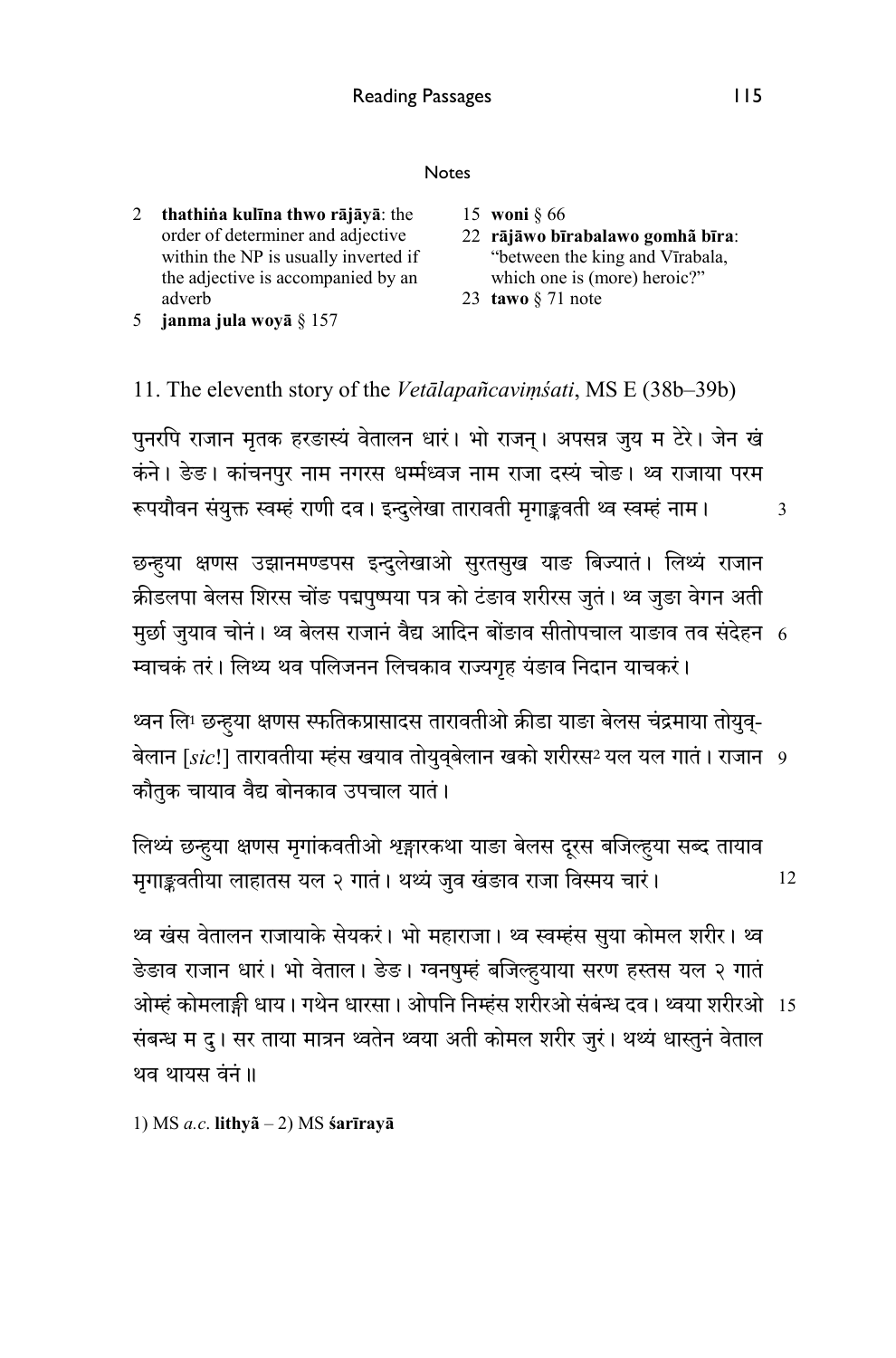**punarapi rājān mṛtaka halaṅāsẽ betālan dhālã – 'bho rājan, aprasanna juye ma tele. jen khã kane, ṅeṅa! kāñcanapura nām nagaras dharmadhwaja nām rājā dasẽ coṅa. thwo rājāyā parama rūpayaubana saṃyukta somhã rāṇī dawo. indulekhā tārābatī mṛgāṅkabatī, thwo somhã nām.** 

**chanhuyā kṣaṇas ujhānamaṇḍapas indulekhāwo suratasukha yāṅa bijyātã. lithẽ rājān krīḍalapā belas siras coṅa padmapuṣpayā patra ko taṅāwo śarīras jutã. thwo juṅā began ati mūrchā juyāwo conã. thwo belas rājānã baidya ādin boṅāwo śītopacāra yāṅāwo tawo sandehan mwācakã talã. lithẽ thawo parijanan licakāwo rājyagṛha yeṅāwo nidāna yācakalã.** 

**thwonã li chanhuyā kṣaṇas sphaṭikaprāsādas tārābatīwo krīḍā yāṅā belas candramāyā toyubelān tārābatīyā mhãs khayāwo toyubelān khako śarīras yela yela gātã. rājān kautuka cāyāwo baidya bonakāwo upacāra yātã.** 

**lithẽ chanhuyā kṣaṇas mṛgāṅkabatīwo śṛṅgārakathā yāṅā belas dūras bajilhuyā śabda tāyāwo mṛgāṅkabatīyā lāhātas yela yela gātã. thathẽ juwo khaṅāwo rājā bismaya cālã.'** 

**thwo khãs betālan rājāyāke seyakalã – 'bho mahārājā, thwo somhãs suyā komala śarīra?' thwo ṅẽṅāwo rājān dhālã – 'bho betāla, ṅeṅa. gonakhumhã bajilhuyāyā salan hastas yela yela gātã, womhã komalāṅgī dhāye. gathen dhālasā – wopani nimhãs śarīrawo sambandha dawo. thwoyā śarīrawo sambandha ma du. sal tāyā mātran, thwoten thwoyā ati komala śarīra julã.' thathẽ dhāstunã betāla thawo thāyas wonã.** 

12. The closing of the frame story of the *Vetālapañcaviṃśati*, MS B (105a–108b)

वेतालन धारं। हे विक्रमादित्य राजा छ। जे अती संतुष्ट जुरगो। थ्वतेन थ्व कापालिक बलि बियाव छन सिद्धि साधरपिन। हनों<sup>1</sup> जेन छता उपदेश बिय। ङेङ। जे मस्तकस मतं<sup>2</sup>

- 3 च्यायुव। मण्डलपूजा याङाव दण्डप्रणाम याव धकं छ कापालिकन हायुव। छन भोक पुरङास्यं छन शिर छेदरपाव ओन सिद्धि लायुव। थ्वतेन छन दण्डप्रणाम याव धकं हातङास्यं छन थथें धाव। जे राजा। सुयाकेनं भोक म फोया। जे म सया। छन नि याव।
- 6 छन याङा सोयाव जेन याय मखा धकं धा{या}व । लिथें ओन भोक पुरङास्यं छन ओया मस्तक छेदरपाव ताल वेताल सिद्धि काव। थथें धायाव वेतालन मृतक म्हं तोडताव वनं।

9 याङाव राजायाके धारं । हे राजन् । थ्व मण्डरस दण्डप्रणाम याव । थ्व ङेङाव राजान धारं । लिथें राजान सिक जोंङाव कापालिकयाके वंनं। कापालिकन अनेक प्रकारण मण्डरपजा